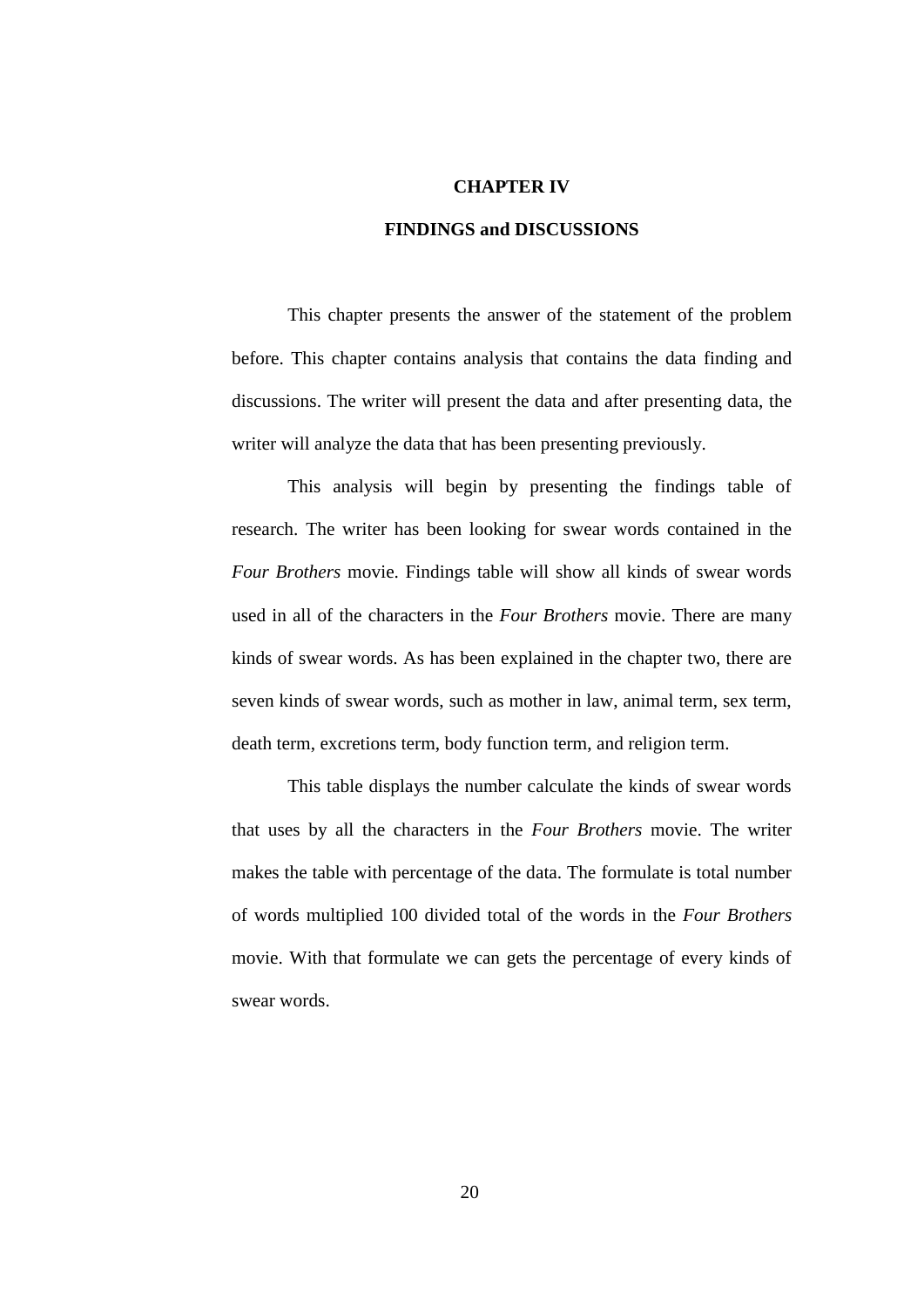| Categories of swear words | <b>Swear Word</b>    | <b>Number</b>   | $\frac{0}{0}$ |
|---------------------------|----------------------|-----------------|---------------|
|                           | $B*$ tch             | 22              |               |
| Mother in law             | Whore                | $\overline{2}$  | 9%            |
|                           | Motherf*cker         | 10              |               |
| Animal terms              | dog                  | 15              | 7.1%          |
|                           | bullsh <sup>*t</sup> | 12              |               |
| Sex terms                 | $F^*ck$              | 115             | 30.3%         |
| Death terms               | $H*ll$               | 31              | 12.2%         |
|                           | $D*mn$               | $\overline{15}$ |               |
| Excretion                 | Sh <sup>*</sup> t    | 83              | 21.9%         |
|                           | Piss                 |                 |               |
|                           | Asshole              | $\mathbf{1}$    |               |
|                           | Cunts                |                 |               |
|                           | <b>Tits</b>          | $\mathbf{1}$    |               |
| Body function             | Cock                 | $\overline{2}$  | 15.3%         |
|                           | Ass                  | 54              |               |
| Religious terms           | Godd*mn              | 12              | 4.2%          |
|                           | Jeez/Jesus           | $\overline{4}$  |               |
| Total                     |                      | 379             | $100\%$       |

from the table above, the swear words which are often used in the film is in the category Sex terms with 30.3%, and the second highest percentage is Excretion with 22.2%, third is Body function, 15.3%s. Death term with 12,2%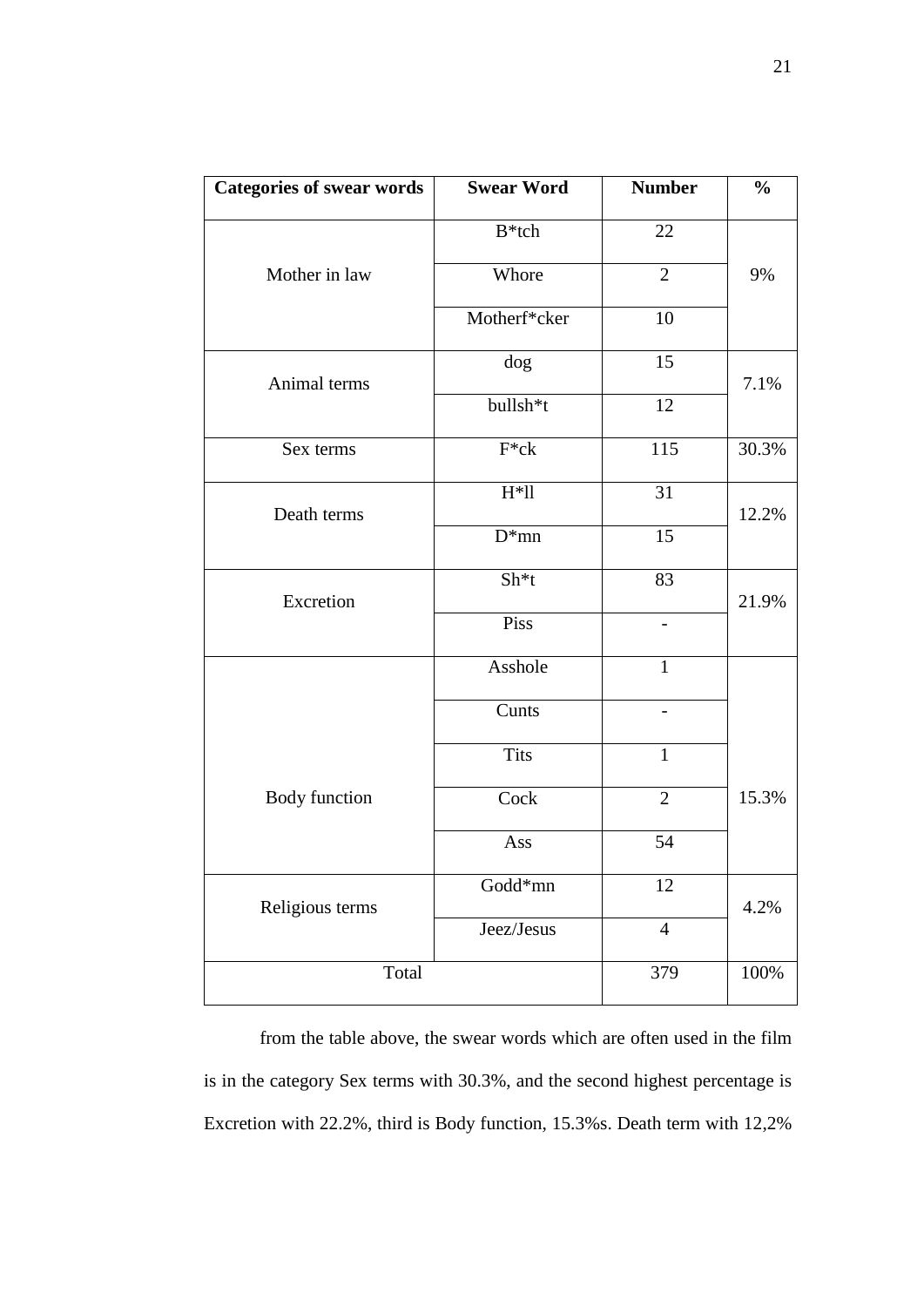is the fourth. Fifth is Mother in law with 9%. Sixth is an Animal term 7.1%. For the last is Religious Matters by, 4.2%.

# **4.1 Kinds of Swear Words in the** *Four Brothers* **movie**

In this section, the writer presents the conversation that is related to the kinds of swear words in four brothers movie as well as the analysis.

#### **4.1.1 The Swear Words in Sex Terms (30.3%)**

This term is related to sexual activities. The word as the example of this term is "*f\*ck".* But in this *Four Brothers* movie the words "*f\*ck"* are not used as the real meaning. According to Munier (2010:138) F\*ck is arguably the most versatile and functional obscenity in the English language. So, there are many meanings to interpret the word "*f\*ck"*. The word *f\*ck* is the base word, and this word has many forms. In line with Munier, Johnson (1995:10) says F\*ck is mother of the word. As described by Munier in his book there are many forms of the word f\*ck. For example: "*f\*ck up", "F\*cking","f\*ck off"* and "*f\*ck you".* The discussion as follow:

|        | 1. (00:02:31) Conversation in the Samir's shop |
|--------|------------------------------------------------|
| Sammir | : Please! Take it. Please. -                   |
| Goatee | : Shut up, man. Come on.                       |
| Sammir | : I want no trouble.                           |
| Goatee | : Shut the " $f * c k up$ ".                   |
|        |                                                |

From conversation above, the purpose Goatee says "*f\*ck* up is to make Samir silent. The meaning "*f\*ck up"* here is a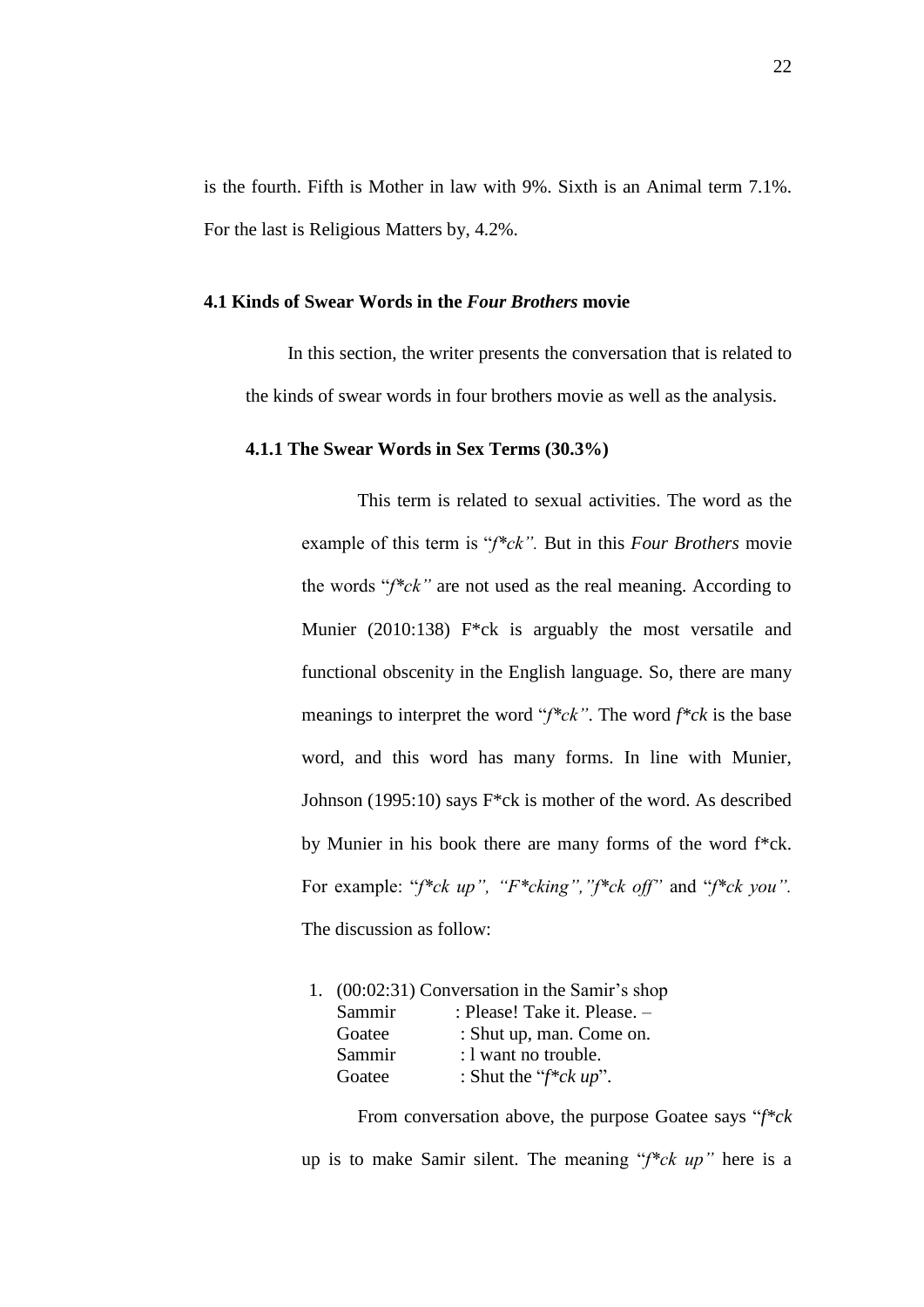mouth of Samir. Because according to goatee, Samir talks to much.

- 2. (00:09:26) Conversation in the Jerry house at garden
	- Lt Green : Yeah, be easy, Bobby. We got these punks. Kid playing basketball across the street, witnessed two gangbangers running in there, shooting up the place-- Bobby : Come on, Green. l used to make a good living
	- around here because cops like you guys couldn't find tits in a strip joint. Why don't you come inside, have some coffee and some doughnuts and then take your boy and get the "*f\*ck*" out of here, okay? Come on.
	- Lt Green : Charming guy.

In this conversation, Bobby and Lt Green are on the Jerry garden. Lt Green told Bobby how incidents happened to his mother. But Bobby feels inconvenient with the cop that comes to Jerry house. The word "*F\*ck*" here is to express his feeling if he feels not comfortable with the cops that come to Jerry house. So the police can go out from Jerry house.

|              | 3. $(00:15:10)$ Conversation in the living room  |  |
|--------------|--------------------------------------------------|--|
| <b>Bobby</b> | : She wasn't your girl as of yesterday, man. She |  |
|              | had another man. So I'm confused.                |  |
| Angel        | : What are you talking about, man? She is my     |  |
|              | girl!                                            |  |
| Jerry        | : He's right!                                    |  |
| <b>Bobby</b> | : Let's just play some "f*cking" Turkey Cup,     |  |
|              | man. How about that?                             |  |

This conversation shows that Bobby is a little angry to Angel, because Angel brings his girlfriend to Mrs. Evelyn's house, so his girlfriend lives in Mrs. Evelyn's house. Bobby is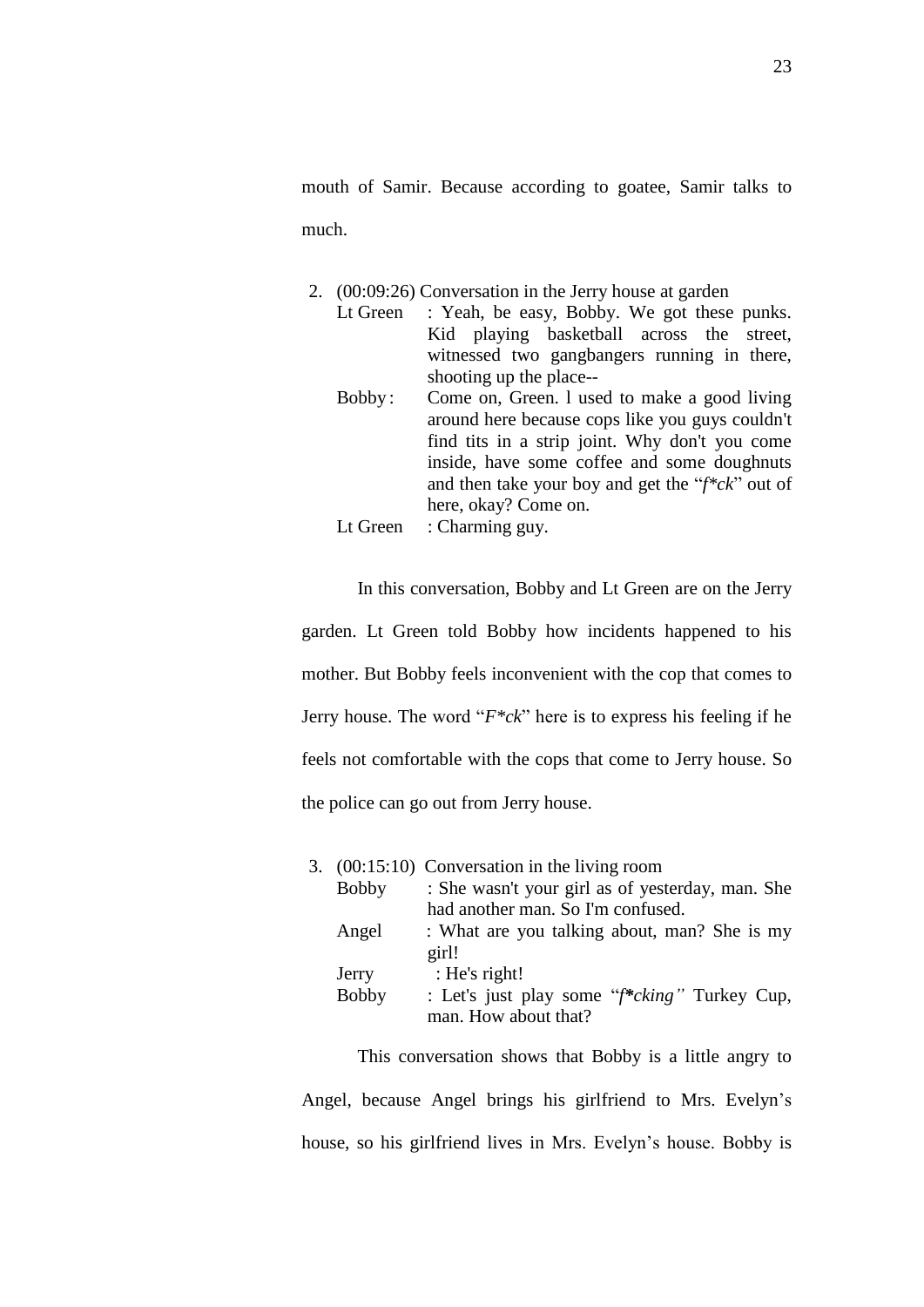angry with this condition and he says swearing "*f\*ck"* to change the conversation about.

|              | 4. (00:19:00) Conversation in the dining room                |
|--------------|--------------------------------------------------------------|
| Bobby        | : To h <sup>*</sup> ll with this, man. Let's go get a pickup |
|              | game. I wanna see some quick sticks and some                 |
|              | tight passing.                                               |
| Angel        | : It's too cold, man. I ain't come all the way back          |
|              | out here to go play no hockey.                               |
| <b>Bobby</b> | : Come on, ladies, let's show these guys some                |
|              | "f*cking" skills!                                            |
|              |                                                              |

Word "*F\*ck*" here is to express enthusiasm of Bobby to

play hockey to show the great skill, it is not only Bobby but also with his brother.

5. (00:21:34) Conversation lawyer office Bobby : That'll look good on you. Jack : Whatever, man. You're f\*cking with me. Jerry : Quit crying. Come on, l got something to show y'all.

In this scene the conversations is in the Mr. Bradford office. Bobby gives the money to Angel and Jerry, but Jack only gets her mother's pearl necklace. Jack feels a little jealous to his brother by using swear word because he only gets the necklace. The word *"f\*cking"* means a joke because Bobby only gives necklace to Jack.

6. (00:25:57) Conversation in the old building Angel : Everybody put your f\*cking hands up! Bobby : Detroit Police! I wanna see your f\*cking hands in the air!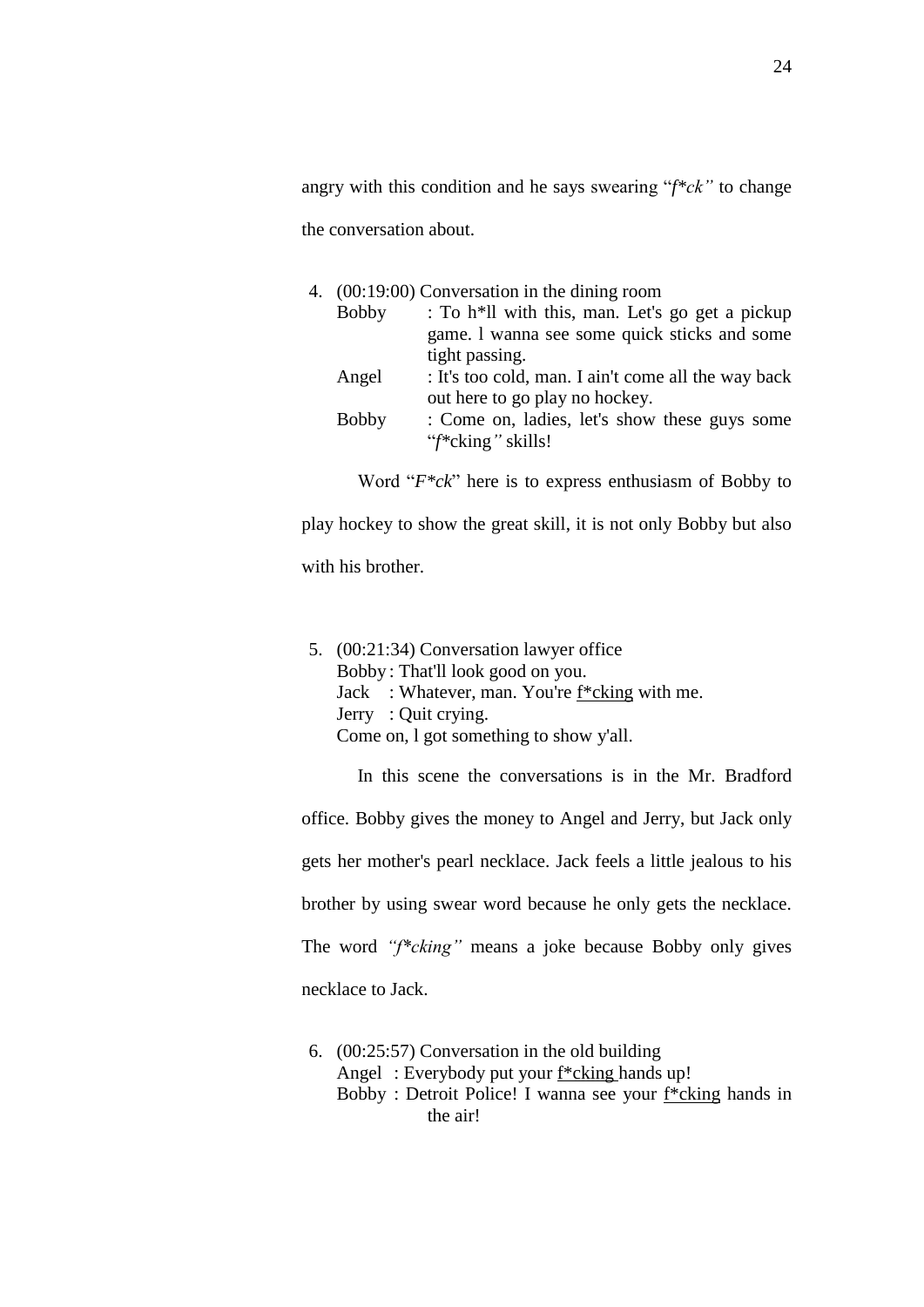The word "f\*ck" used by Angel is to make people in the old building take order from Angel that he wants them to hand up and doing nothing. Bobby repeats Angel commands and also uses swearing to people, because the people do not follow Angel's command.

7. (00:26:00) Conversation in the old building Bobby : F\*ck you. Angel : Sit the f<sup>\*</sup>ck down.

In this conversation Bobby and Angel use swear words in their utterances to make people in the old building feel afraid with Bobby and Angel. Bobby and Angel are angry with people here, because people in old building do not follow Bobby and Angel's command.

8. (00:26:06) Conversation in the old building Bobby : Don't f\*cking move Angel : Sit down The word "f\*cking" used by Bobby is for informant that

wants to moves from his place but Bobby forbids the informant to make a move from his place by using swear word.

- 9. (00:26:58) Conversation in the old building
	- Bobby : Okay, tough guy. Hey! Now is the talking part. You better start saying what the f<sup>\*</sup>ck I wanna hear. Speak.
	- Informant : Man, that sh\*t was counterfeit as a motherf\*cker, man. Ain't no body playing, no basketball when that sh\*t went down, okay? Why you think cops ain't arrest nobody?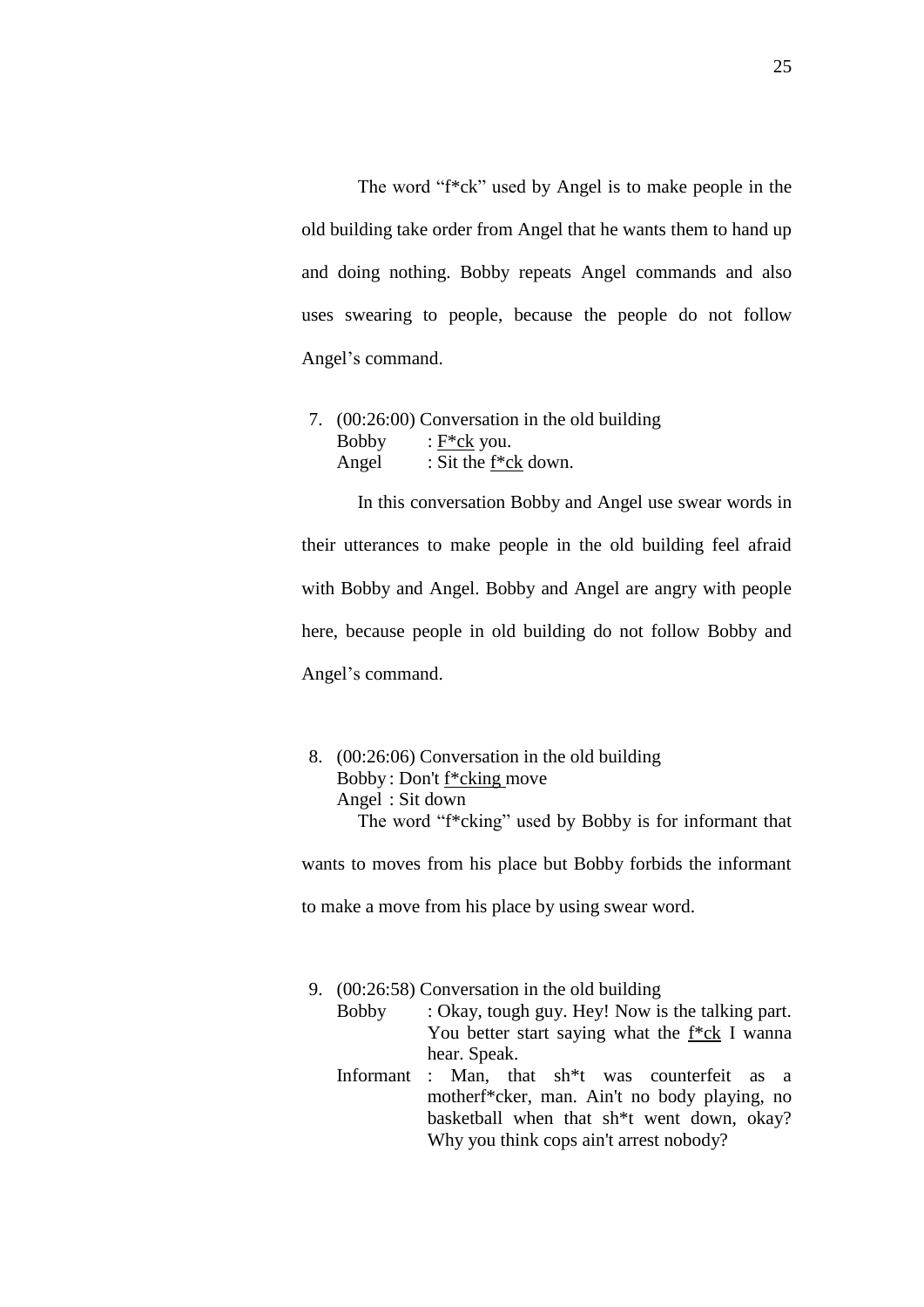The word "f\*ck" means information. In this scene Bobby talks to informant and ask about accident that happens in the market near basketball court.

10. (00:27:45) Conversation in front of basketball court Bobby : lt's 10:02 and these  $f * c$ king lights are still on. Angel : I know you know who did this, homeboy.

The word "f\*cking" used by Bobby refers to the lamp. In this scene Bobby looks angry with the informant that gives untruthful information to Bobby.

|       | 11. (00:28:00) Conversation in front of basketball court     |
|-------|--------------------------------------------------------------|
|       | Informant: Look, look, look. Look. (Toward to the lamp)      |
| Bobby | : You're f*cking lucky.                                      |
|       | Informant: Told you. Man, y'all fools been played. Get off   |
|       | of me, man! Y'all don't even know who you                    |
|       | messing with, man. Questioning me about the                  |
|       | lights being off and all that.                               |
| Angel | : Why don't you shut the f <sup>*</sup> ck up, man? You talk |
|       | too much                                                     |

In this scene the word "f\*cking" used by Bobby is to indicate that informant is very lucky boy because Bobby canceled beating up the informant because the lamp has been off. The word "f\*ck up" used by Angel is to indicate to informant's mouth because the informant talks too much to Angel.

|              | 12. (00:37:29) Conversation in the Damien apartment           |
|--------------|---------------------------------------------------------------|
| <b>Bobby</b> | : Angel! Angel! Get this f*cking dog off my leg!              |
|              | Sh <sup>**</sup> t! There's a dog trying to eat me, man! Help |
|              | me, man.                                                      |
| Angel        | : Hold on!                                                    |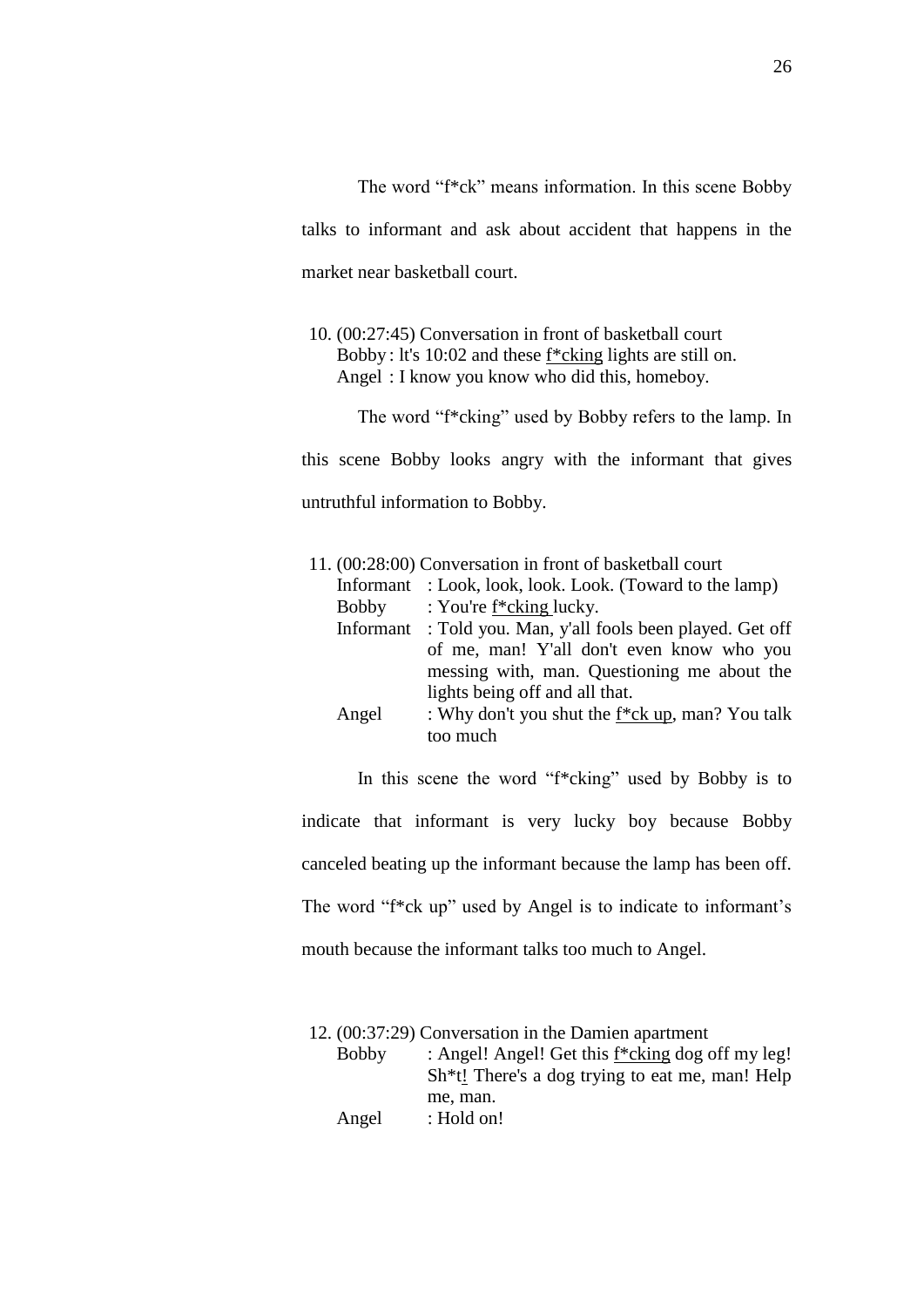The word "f\*cking" used by Bobby refers to dogs. This word used by Bobby is to express his angry to dogs that bit Bobby's leg.

13. (00:38:22) conversation in the living room Damien house Angel : Think he dead? Bobby : No, he ain't dead. He's just "*f\*cked up*". Let's go talk to him now.

In this scene Damian is dropped by Bobby from the

sixth floor to the first floor. The word "f\*cked up" used by

Bobby means Damian is just injured. Damian does not die.

14. (00:39:40) Conversation on the street Jack : (looks at Damian) Angel : Turn around, dick lips! – Bobby : What the f\*ck you looking at?

The word "f\*ck" used by Bobby means to forbid Jack

to look at Damian's condition.

15. (00:40:17) Conversation in the bar Jack : Right there. The guy with the Goatee. Bobby : I see. Put your f\*cking hand down.

In this scene Bobby, Angel, and Jack are looking for Goatee who killed their mother. At the time Jack sees Goatee sit in front of bartender and Jack raises his hand to Goatee. The word "f\*cking" used by Bobby means to forbids Jack because Goatee runs away from Bobby, Angel and Jack after he knows they find him.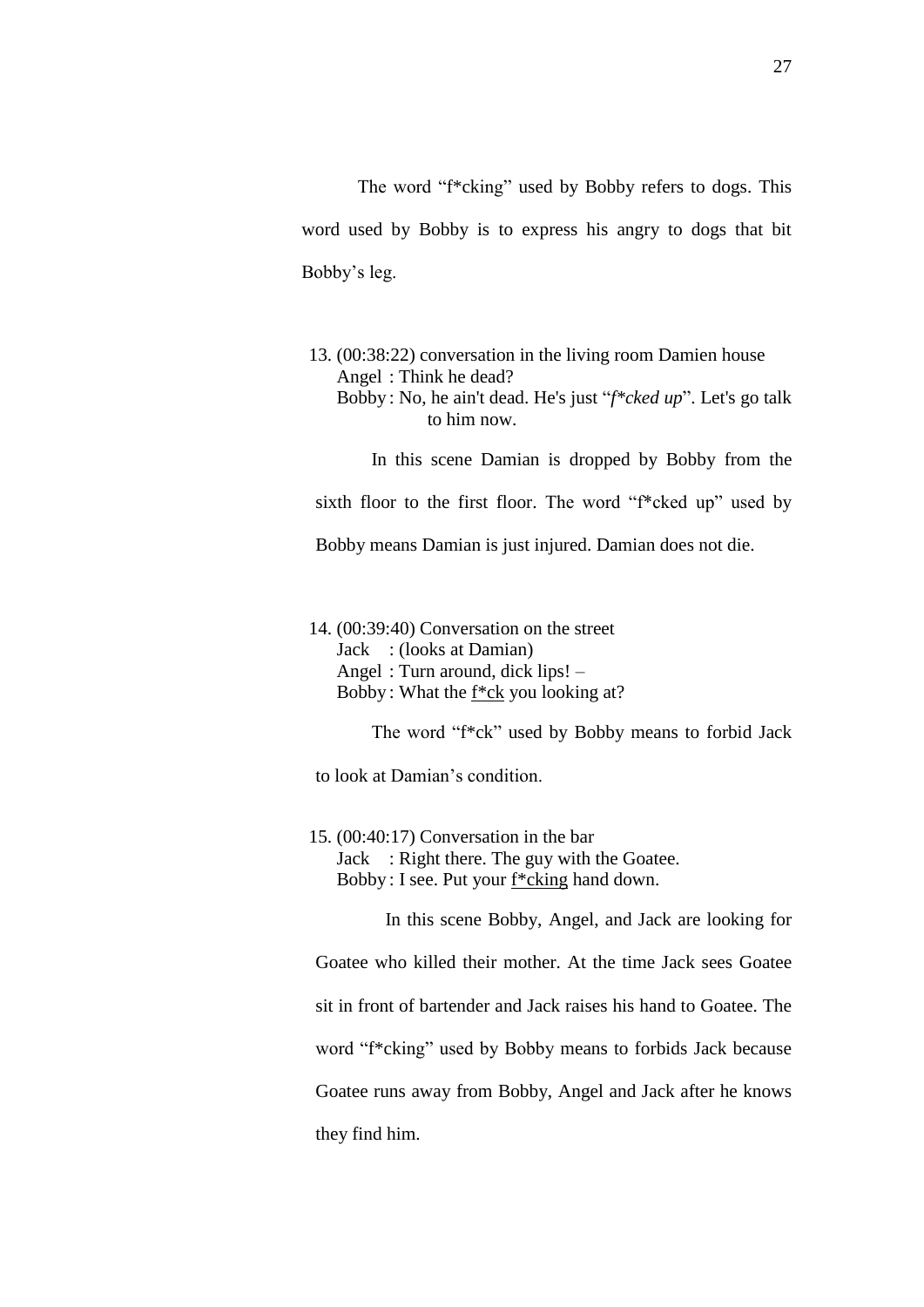16. (00:41:04) Conversation on the way

Angel : Punch it, Bobby! Punch it! –

Bobby: 1 got no traction! I'm sliding all over the  $f^*$ cking street!

The word "f<sup>\*</sup>cking" in this conversations means

Bobby is fed up with the street that is very slick. It makes

Bobby hard to ride the car very well.

## 17. (00:57:25) Conversation in front of Mr. Bradford's

| <b>Bobby</b> | : You heard me, old man. You f*cking lied to        |
|--------------|-----------------------------------------------------|
|              | me. You said you didn't even know my mother.        |
|              | You were the last person to see her alive. Look     |
|              | at that, Jerry. It leaves a nice big red handprint, |
|              | huh?                                                |
| Jerry        | : Just ask him the question.                        |
| <b>Bobby</b> | : No, I'm gonna do it again and again until 1 find  |
|              | out what I wanna know.                              |
|              | Mr. Bradford: Oh, God!                              |
|              |                                                     |

Angel : Tell him!

Mr. Bradford: Okay. Okay, l'll explain.

In this conversation, Bobby gets annoyed by Mr. Bradford because Mr. Bradford lies to Bobby about the relationship with his mother. The word "f\*cking" is to express Bobby's anger.

|              | 18. (01:05:32) Conversation in the bowling place |
|--------------|--------------------------------------------------|
| <b>Bobby</b> | : You wanna play that $f * c$ king game with me  |
|              | right now?                                       |
| Evan         | : Y'all gonna do this here?                      |
| <b>Bobby</b> | : Right here. Right now.                         |

In this scene Evan has received the money from Jerry

but Bobby knows what happens to them, he looks from distant place. After Jerry gives his money, he leaves Evan and after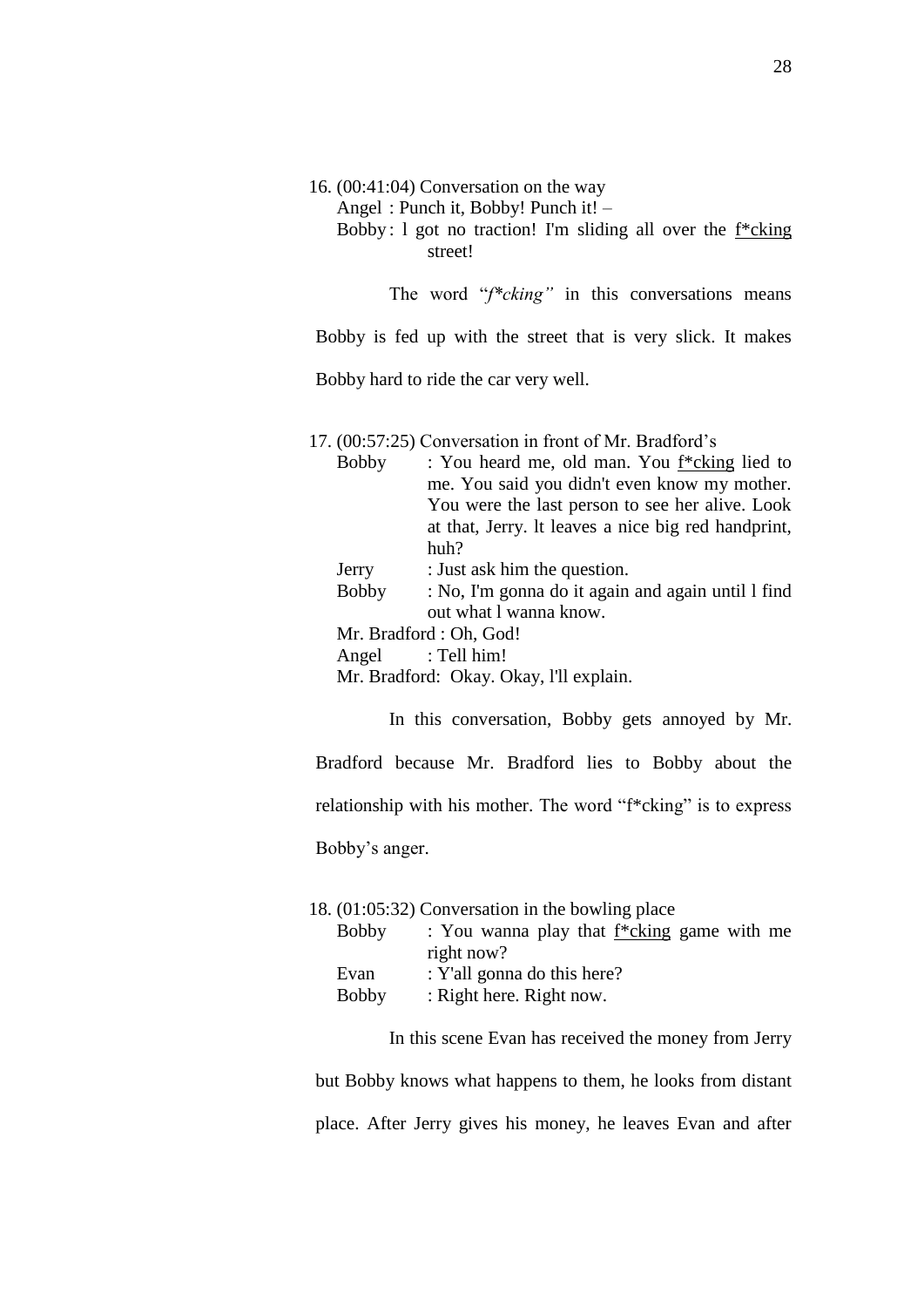that Bobby comes close to Evan. Bobby wants Evan give back Jerry's money. Evan does not want to give the money. Bobby shows his gun to Evan to indicate he wants to shot him. Word "f\*ck" means fight.

19. (01:08:45) Conversation In front of jerry house Angel : Let me just call him. Bobby : He thinks I am an idiot. He thinks l do not know what the f\*ck is going on.

The word "f\*ck" uses by Bobby is to express his anger

to Jerry because Jerry lies to Bobby. The means of "f\*ck"

refers to something that Jerry hides from Bobby.

20. (01:09:40) Conversation In the Evelyn's house Jerry : What?

Angel : You know what you did.

Jerry : No! You don't know who you f\*cking with! Where's Bobby?

In this conversation, Angel shows Jerry's money that he

gives to Evans. Jerry is dejected to Angel because Angel does

not know about his purpose with Evans.

21. (01:09:51) Conversation in living room Evelyn's house

- Jerry : What the "*f\*ck"* is wrong with you?
- Bobby : lf you had something to do with what happened, l swear to God, Jerry, I'm gonna kill you right here and now!

In this scene Bobby is angry to Jerry because Bobby assumes Jerry as the mastermind of his mother's pestilent. Bobby hits Jerry and Jerry is shocked with this moment. The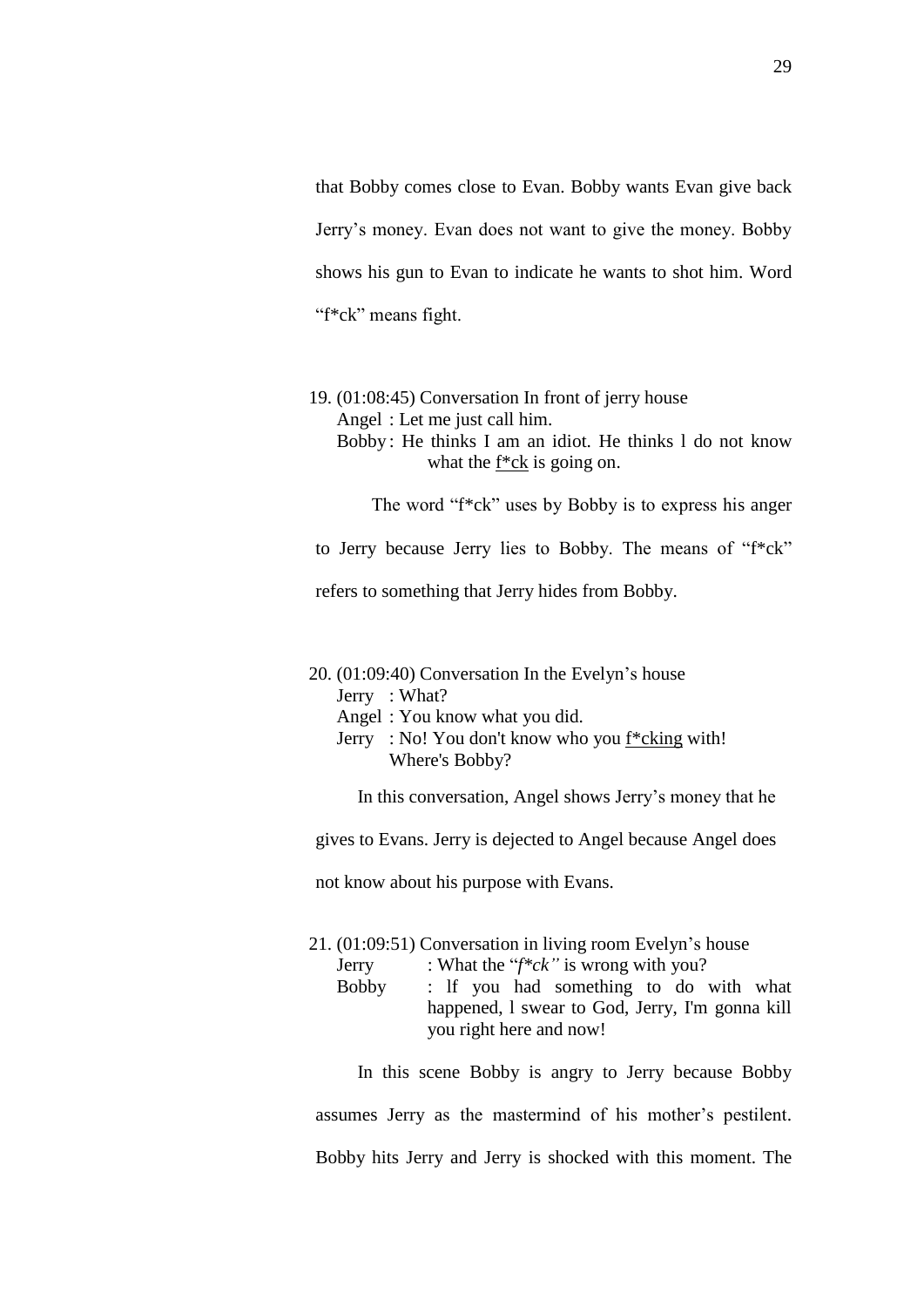word "f\*ck" used by Jerry is to express his shock because Bobby hits him.

22. (01:15:27) conversation in front of Evelyn house Bobby : Don't you die on me, you little fairy. Come on, Jack. Please! You gotta f\*cking breathe! Come on! Jack! Jack. Jack, come on, Jack, please! Please.. Jack.

In this scene, Bobby expresses his sadness about Jack's conditions, because jack will die after he is shot by Victor sweet gangs.

### **4.1.2 Excretion terms (21.9%)**

For this term, the examples are "*sh\*t*" and "*p\*ss*" words. Those words are not used as the real meaning. Those words are related to human excretory. According to Hughes, (2006:432) the words *"sh\*t"* and *"p\*ss"* is to be use to express insult, annoyance, and contempt. In this movie the writer just found word "*shit"* in this movie. The discussion as follow:

1. (00:14:59) Conversation at living room in Mrs. Evelyn's house Angel : So it's your house? Bobby : This ain't no homeless shelter. Angel : You not running sh\*t, Bobby! You not! The word "sh\*t" used by Angel is related to running and the meaning is like a control. This is Angel expression that he is angry to Bobby who forbids his girlfriend to live in Mrs.

Evelyn's house.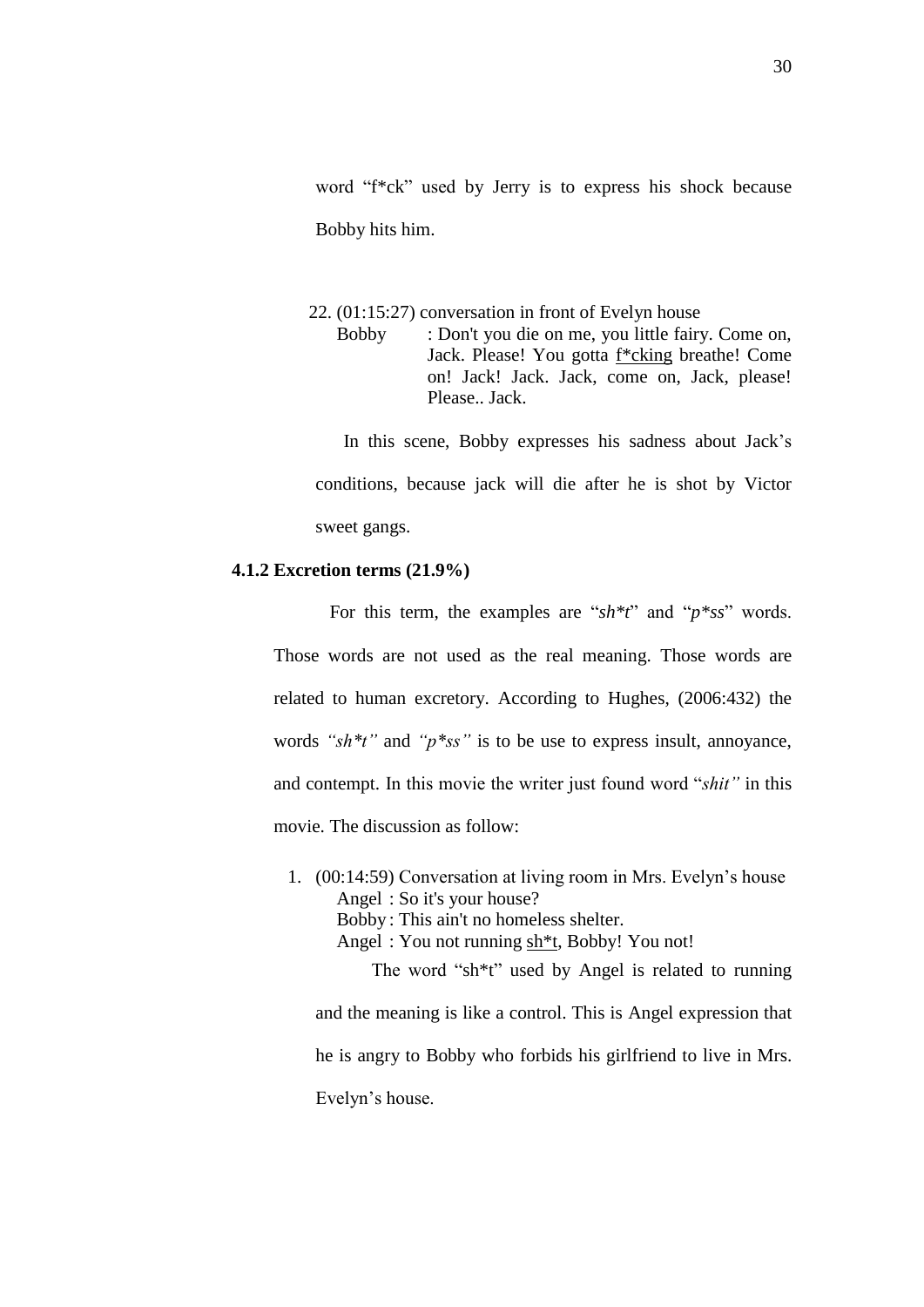|  | 2. (00:07:04) Conversation in front of a door, in Jerry house |
|--|---------------------------------------------------------------|
|  | Jerry : Do you remember when I built that tree house, and     |
|  | you burned the " $sh*t"$ " down?                              |
|  | Bobby: Come on, man.                                          |

The word sh\*t means objection, in this scene Jerry tells

Bobby mercer about his story in the past, Jerry feels objected,

because Bobby Mercer burns his tree house.

- 3. (00:14:08) Conversation in the jack bed room
	- Bobby : You're full of sh\*t, man. You can smell that ass from down the street, huh?
	- Angel : What are you talking about?

The word "sh\*t" used by Bobby means that what Angel

is talking about is a nonsense. Angel lies to Bobby, because he

wants to meet his girlfriends.

- 4. (00:23:48) Conversation in the bar
	- Jerry : Same old Bobby.Mama always said, ''As bright as Bobby is, he just does not like to think.'' Ain't no good gonna come from this. Let the police do their d\*mn job.
	- Bobby : Stop with the police. Half the cops in this town are crooked. You think the other half give two sh\*ts about another liquor-store holdup?

The word "*sh\*ts*" used by Bobby to say to Jerry

indicates robber that he kills his mother.

# 5. (00:33:42) Conversation in the hall

- Bobby : What's his name, Keenon?
- Angel : Damian. He's my brother.
- Bobby : He's your brother? No sh\*t. These are my brothers.
- Keenon : No, dog. He's my real brother.
- Bobby : Yeah, these are my real brothers. This is Angel, l'm Bobby. This is Jack and Jeremiah. So, what about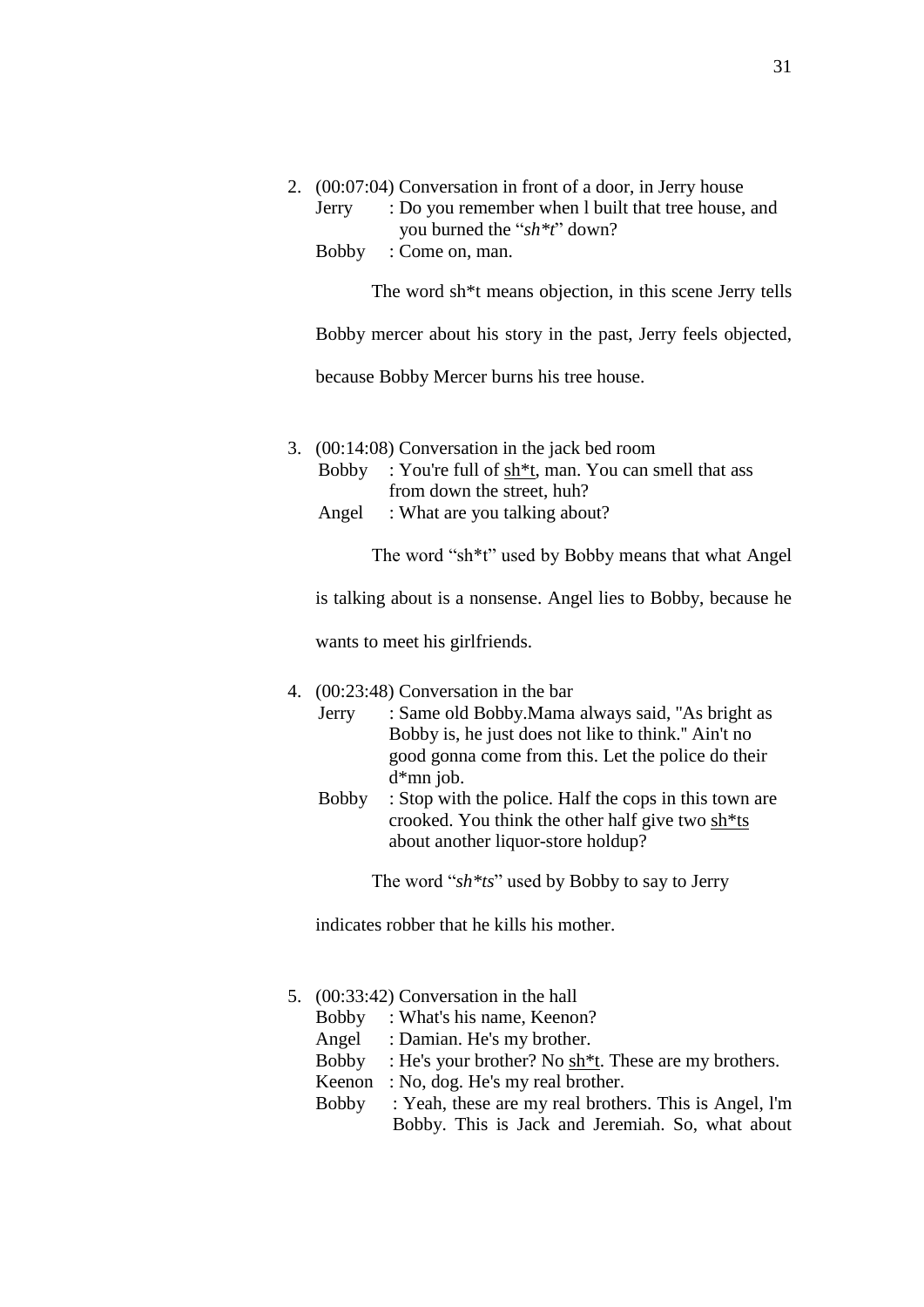you and Damian? You guys still close? Does he live at home with you?

The word "sh\*t" used by Bobby indicates to

Keenon that he does not believe Keenon if Keenon is Damian's

brother.

6. (00:36:11) Conversation on the Damian apartment Bobby : Yo, Damian! You Damian? Angel : Why are you pulling out guns and sh<sup>\*t</sup>, dog?

The word "sh\*t" used by Angel means that Bobby is

pointing the gun to Damian. It makes Damian run away from

Bobby, Angel, and Jack.

7. (00:37:11) Conversation in apartment of Damian Bobby : Oh, sh\*t! Damian : Yo, don't shoot my dog, man! They got him! That's right!

In this scene Bobby is shocked, because Damian takes

off his dog to attack Bobby and Bobby express his shock by

saying *"sh\*t".*

- 8. (00:37:32) Conversation in front of Damian door apartment Bobby : Angel! Angel! Get this f\*cking dog off my leg! Sh\*t! There's a dog trying to eat me, man! Help me, man.
	- Angel : Hold on!

The word *"sh\*t"* used by Bobby to express his pains

because his leg is bitten by Damian's dogs.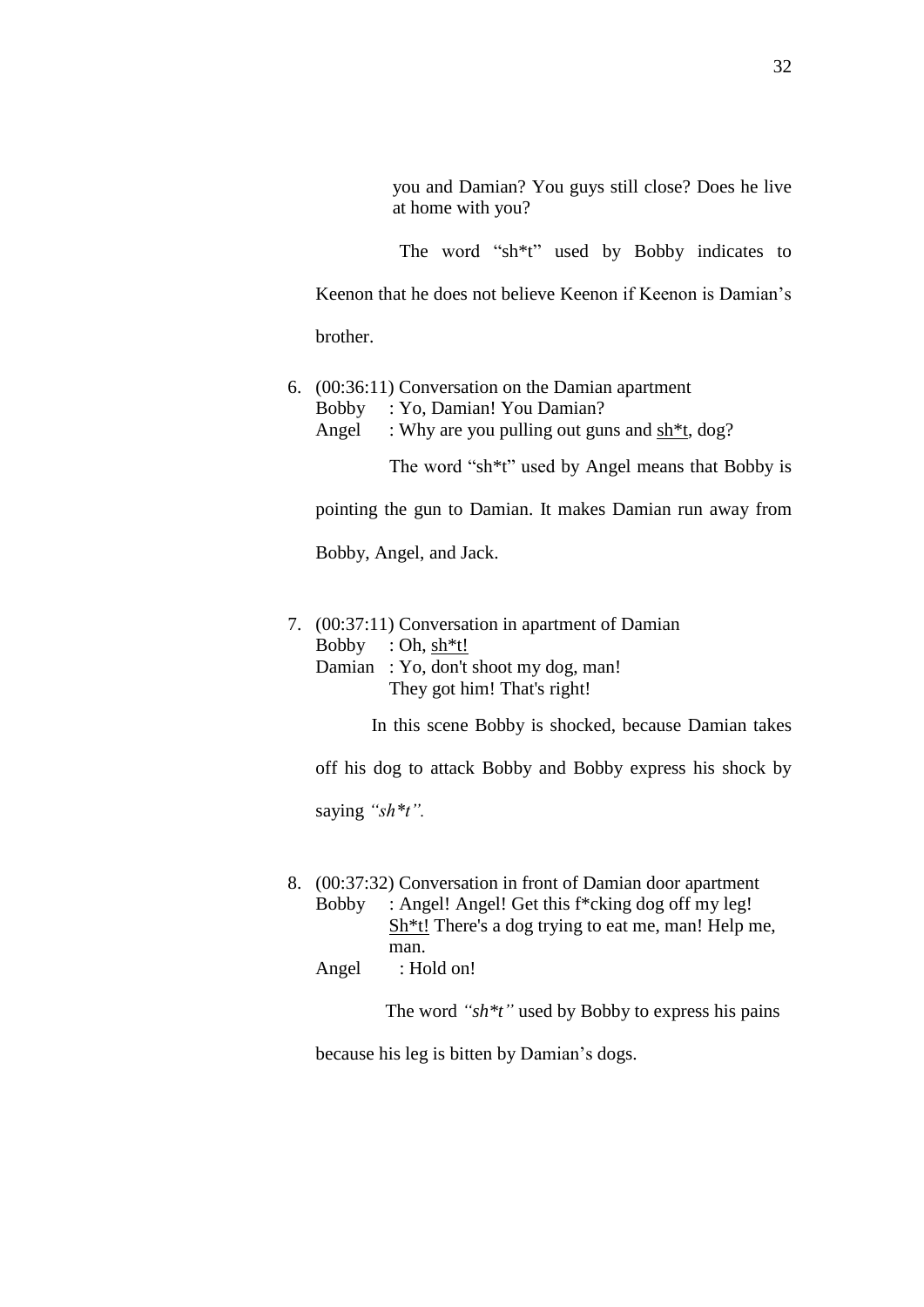#### 9. (00:41:18) Conversation on the way

- Bobby : Sh<sup>\*</sup>t!, Sh<sup>\*</sup>t! I scraped the whole side of my f<sup>\*</sup>cking car!
- Jack : Get these guys before you kill us!

In this scene Bobby rides his car and crashes it with

other car parked on the road side. The word "sh\*t" used by

Bobby is to express his anger.

#### 10. (00:41:33) Conversation on the car

Bobby : Sh\*t! Where the h\*ll's that shotgun, Jack?

Jack : There's no shell. –

Bobby : They're in the trunk.

- Jack : What the  $h*ll$  am  $l-?$  –
- Bobby : Sit down and shut up!. Angel, stick that cannon out the window and bust some shots!

In this scene Bobby was shot by Stanley. The word

"sh\*t" used by Bobby is to express his shocked because of

shots by Stanley in the road.

#### 11. (00: 55:12) Conversation in the dining room

Bobby : Hey, Sofi, why don't you do me a favor and clean up some of this sh\*t? Make yourself useful. You missed.

In this scene Bobby talks to Sofi and he wants sofi

clean up the dirty stuff. Word *"sh\*t"* interpreted as impurities

contained the table.

- 12. (00:59:31) Conversation in the bathroom at the Evelyn house
	- Angel : I need y'all to go down and visit this city official named Douglas. He'll know who Jerry got mixed up with. l'm gonna go check on some other sh\*t.
	- Bobby : What are you talking about? Why don't you just tell me what you know, Angel?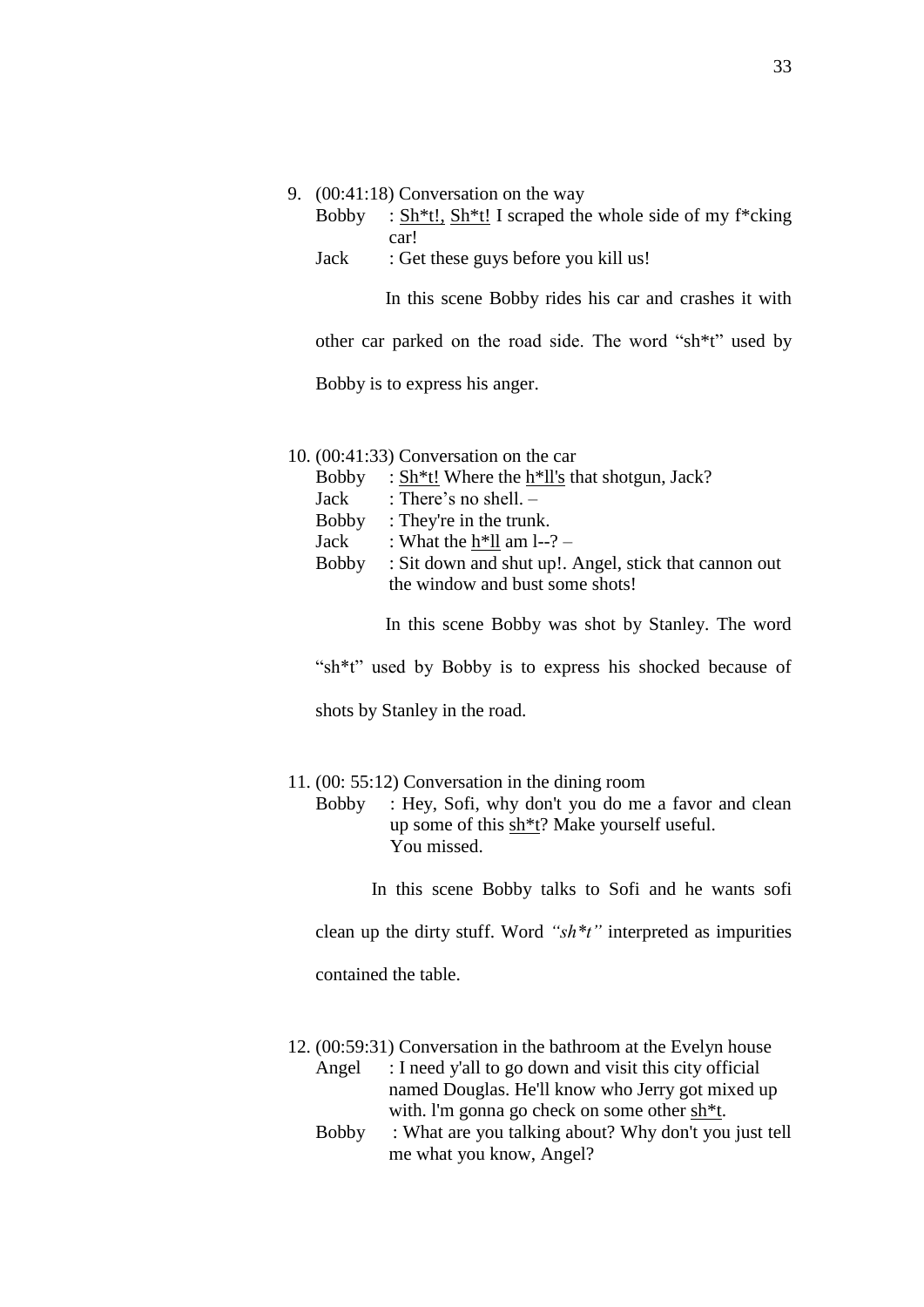Word "*sh\*t"* used by Angel indicates to the someplace that Jerry wants to visit this place.

### **4.1.3 Body function term**

In this discussion, the writer will explain about the swear word in Body function term. The examples of body function term are like "*asshole", "ass", "tits",* and "*cock".* The discussion as follow:

|              | 1. (00:10:20) Conversation at the living room in Mrs. Evelyn's |
|--------------|----------------------------------------------------------------|
| house        |                                                                |
| Angel        | : Y'all ain't right leaving me out here in the cold like       |
|              | this.                                                          |
| <b>Bobby</b> | :Yo, little brother! You "assh*le"!                            |
| Jerry        | ; you ought to be ashamed!                                     |
| Angel        | ; 1 missed my plane                                            |
|              |                                                                |

In this scene, an assh\*le shows resentment Bobby to

Angel, because he comes late in his mother's funeral because Angel does not get a plane and because of that, Angel can not be on time.

2. (00:15:59) Conversation at the tv room in Mrs. Evelyn's house Jerry : Try it one more time. Angel ; What you gonna do? Jerry ; You'll see. Angel : "*Big-ass"* teeth. Bite me? Bobby : You do got some "*big-ass*" teeth, Jerry.

In this conversation, Angel tricks Jerry by throwing

small objects towards Jerry repeatedly and Jerry does not like Angel's treatment to him. And Angel says "*Big-ass"* teeth. Its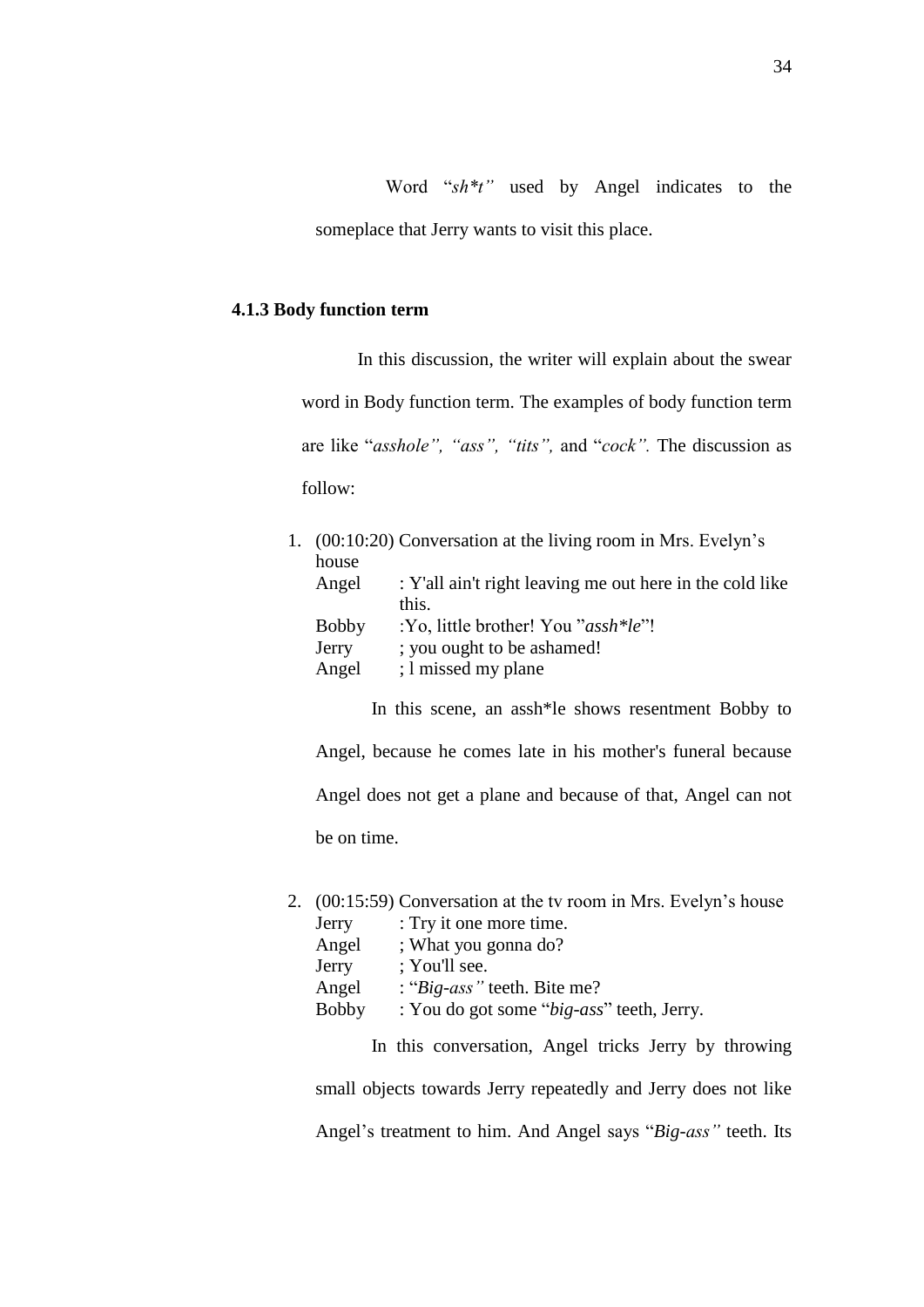means Angel mocks jerry by saying "*Big-ass"* teeth, that means Jerry's teeth are very big and he asks jerry whether he would bite him.

3. (00:20:22) Conversation in the Mr. Bradford office Jack : How much do we get? Jerry : Come on, man. Mr. Bradford : Excuse me. Angel : Stupid-ass Jack, what's wrong with you?

In this scene four brothers come to lawyer. Mr. Bradford is the lawyer here. Mr. Bradford conveys the message that he receives from Mrs. Evelyn. Jack asks to Mr. Bradford how many money that he get. And Angel says swear words by saying *"stupid-\*ss* that explains that Jack is very impolite to Mr. Bradford and the means jack is very stupid to ask this questions to Mrs. Bradford.

# 4. (00:23:07) Conversation in the bar

- Bobby : Jack licks ass crack and ball sack.
- Jack : Jack doesn't lick ass crack and ball sack! Jack likes boobs. Jack got fans. Jack's got lots of fans.

In this scene the four bothers are drunk in the bar. The

word "ass" used by Bobby and jack is a real meaning of this

word. It is just to make a joke.

- 5. (00:26:14) Conversation in the old building Informant: Yo, what the h<sup>\*</sup>ll y'all want? Y'all ain't no cops. What the h<sup>\*</sup>ll you doing here?
	- Bobby : You're gonna wish l was the police when I'm done with your ass. No, no, no, no, no. This is not the talking part, okay? This is the listening part, so shut your mouth.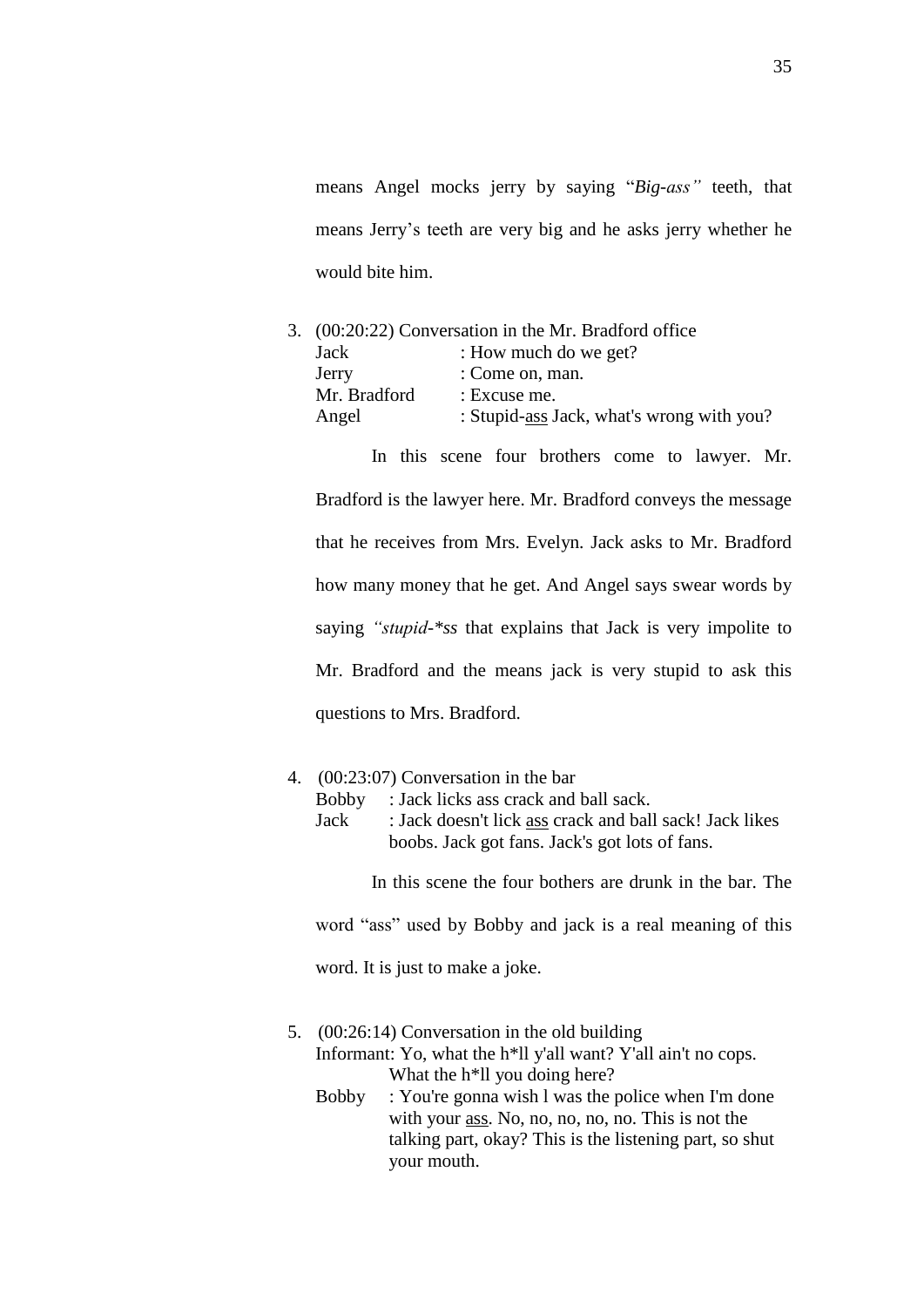The word "ass" used by Bobby is a real meaning of this

word.

|  | 6. $(00:26:38)$ Conversation in the old building     |
|--|------------------------------------------------------|
|  | Bobby : I know you're not gonna tell me what I wanna |
|  | know, so I'm gonna light your little b*tch ass on    |

fire. Then I'm gonna watch you run around here like a chicken with his head cut off, lighting all your little friends on fire. Is that what you want? Angel : Which one of your boys shot up the liquor store on 104th Street? The police got witnesses, bra. Don't even hit us with no bullsh\*t.

Bobby uses "ass" as a real meaning. It is to make the

informant afraid so that gives the information.

- 7. (01:01:34) Conversation in the parking area
	- Bobby : Councilman! Now l gotta light your ass on fire! All l wanted was a name! You're gonna make me turn your ass into the black gingerbread man now! lt's all right. l'll have my little brother here suck your burning dick. Give me the f\*cking cigarette. Roll down the window.
	- Douglas : Victor. Victor Sweet.

The word "ass" and dick" used by Bobby has a real

meaning. Bobby wants to burn Douglas but it is just for make

Douglas afraid and gives the information.

# **4.1.4 Mother in Law**

In these discussions, the writer finds swear words in mother

in law. The examples of these terms are "b\*tch", "motherf\*cker",

and "whore". The discussions are as follow:

1. (00:24:17) Conversation in a bar Bobby : why are you acting like such a "*b\*tch"*, Jerry?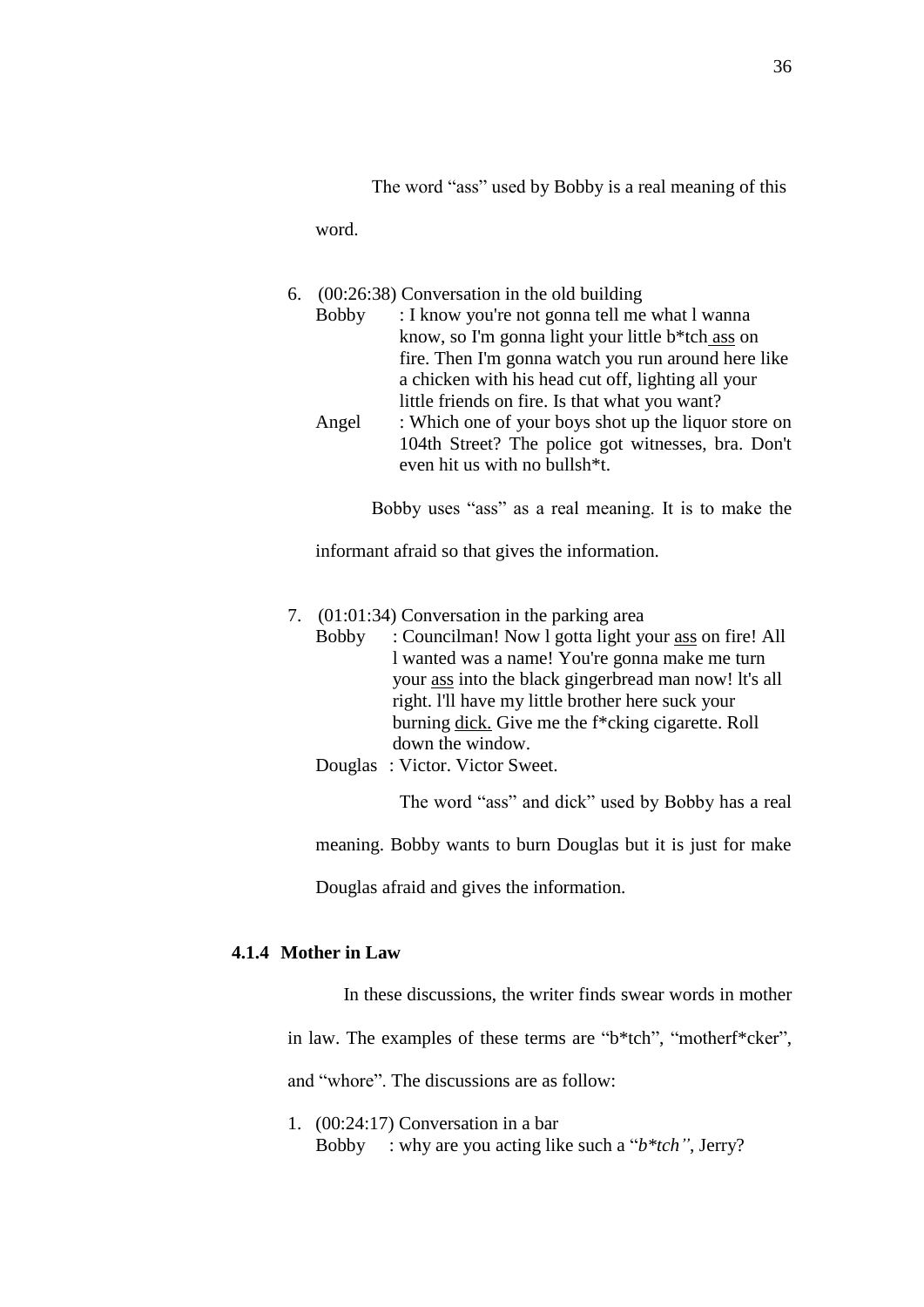| Jerry : Okay. So, what, y'all just gonna shoot up the whole |
|-------------------------------------------------------------|
| town. Because y'all mad?                                    |
| Angel : Why not?                                            |
| Jerry : Come on, man!                                       |
|                                                             |

The word "*B\*tch*" used by Bobby refers to Jerry feels. Jerry is afraid to explore the case of his mother's death because his brothers want to know who had killed his mother and will take revenge. Jerry disagrees with what is being planned by his brothers and he left the club that night.

2. (00:50:31) Conversation in the Evelyn's house at living room Bobby : What "*b\*stard"* hired these guys? - West Marine's by the river, right? Angel : Yeah.

In this scene Bobby sees Stanly's insigne. Bobby

says *"b\*stard"* for calling who hired Stanly to kills his mother.

- 3. (00:27:45) Conversation in the basketball court
	- Bobby : Its 10:02 and these f\*cking lights are still on.
	- Angel : I know you know who did this, homeboy.
	- Bobby : This is bullsh\*t. Let's pop this motherf\*cker right now.

The word *"motherf\*cker"* used by Bobby invites Angel

to drubbed the informant that give wrong information. This

word refers to informant.

|               | 4. (01:16:13) Conversation in front of Mrs. Evelyn's house |
|---------------|------------------------------------------------------------|
| <b>Bobby</b>  | : Who sent you? Victor Sweet?                              |
| Victor's gang | : Yeah. Yeah, it was Sweet. Thank God.                     |
| <b>Bobby</b>  | : Thank God? He killed my mother and my                    |
|               | little brother, you " <i>motherf*cker</i> "! Thank         |
|               | Victor Sweet.                                              |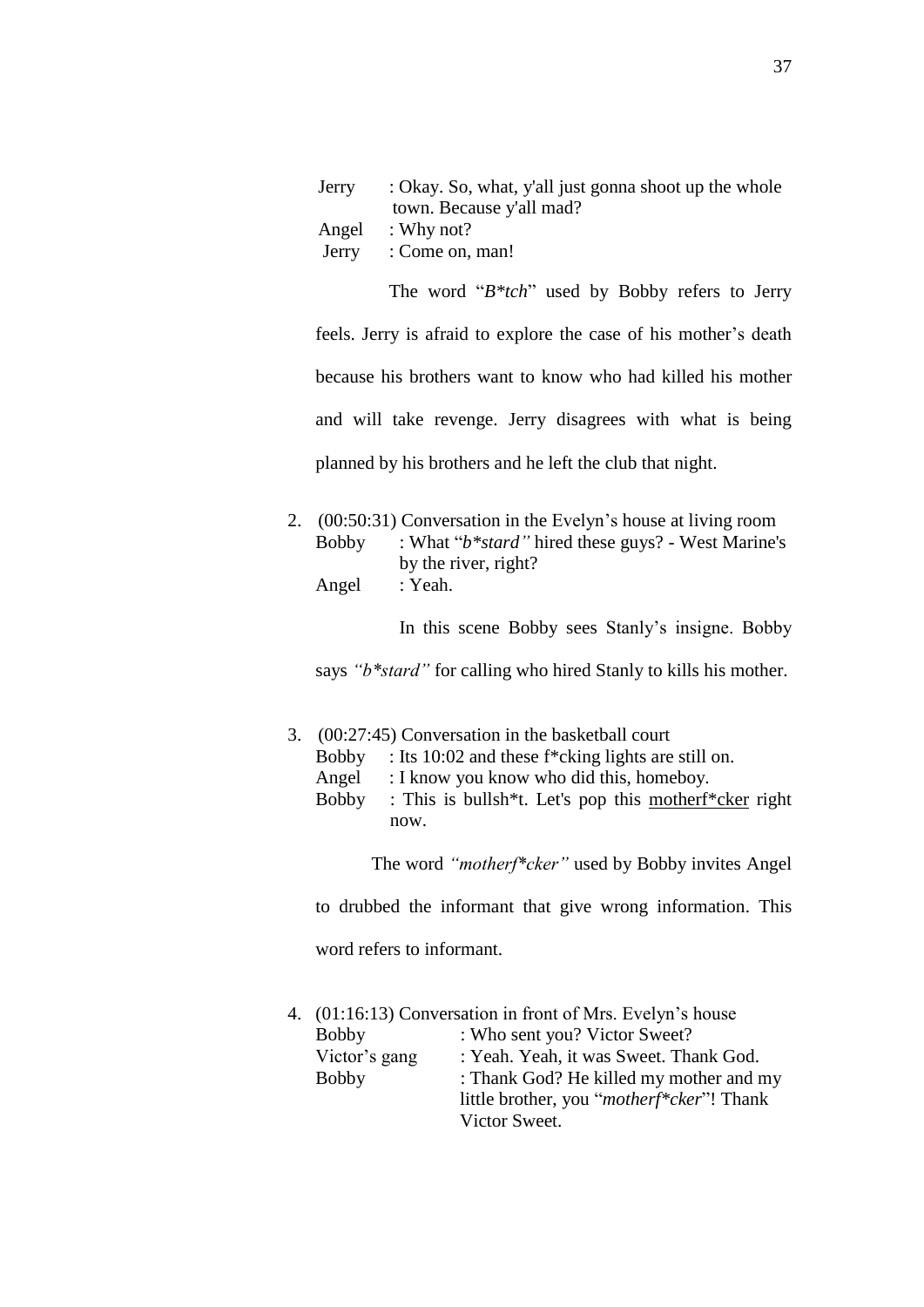In this scene Bobby is very emotional, he feels sad and angry. He is sad because Jack had been passed away and angry to who kills his brothers. The word "motherf\*cker" means for the one who kills Jack.

# 5. (01:3s8:23) Conversation in the field Victor : *F\*cker*! Bobby : Hey, get up, *"b\*tch!"* Get up! "*Motherf\*ck!"*

In this scene Bobby fights with Victor. The word "b\*tch

and motherf\*cker are to call Victor that does not get up.

# 6. (00:32:00) Conversation inn the basketball court Referee :  $1$  don't know what the h<sup>\*</sup>ll you think you're doing, but you better get the h\*ll out of here, friend. Bobby : I'd love to, friend, but l can't. Yeah! l got the rock now! l got this "*motherf\*cker*" now! This word "motherf\*cker" used by Bobby refers to basketball's game that he handles because he wants to ask

audience to look for who killed his mother.

#### 7. (00:41:45) Conversation in the car

- Angel : I'm gonna put one in the back of their heads!
- Bobby : Shoot those sons of "*b\*tches*", Angel! Get them! Shoot that "*motherf\*cker"*!

There are two words that contain this term. The two words are "b\*tches" and "motherf\*cker". This scene tells Angel, Bobby and Jack who give case to Goatee that kills Mrs. Evelyn. The word "b\*tches" and "motherf\*cker" are expressions of Bobby's anger to Goatee who had killed his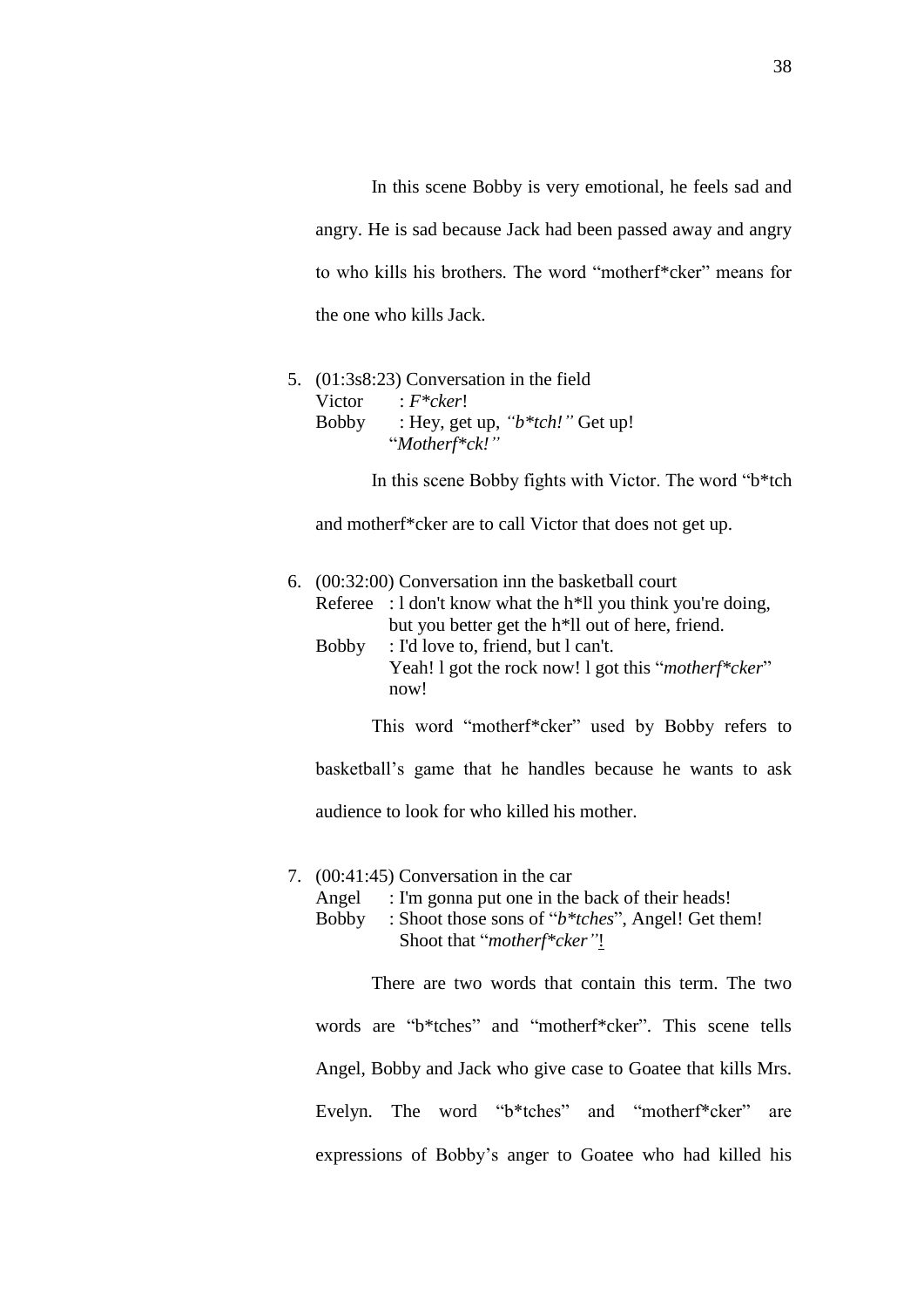mother. The means of these words is a real meaning to insults Goatee with his anger.

8. (01:11:26) Conversation in front of Mrs. Evelyn's house Masked man : Your mother was a whore! Jack : Hey, f\*ck you, man! l will kick your—

The word "whore" used by masked man is a real meaning and the purpose of masked man says "whore" is to humiliate Jack's mother who has died.

## **4.1.5 Death term**

The examples of death term are "d\*mn" and "h\*ll". Sometimes these words are not used as a real meaning. These words are related to make interlocutors afraid by saying these words. The discussions are as follow:

|  |             | 1. $(00:01:14)$ Conversation in the Samir's shop |
|--|-------------|--------------------------------------------------|
|  | Darnell     | : But it's just some "d*mn" candy. I doesn't     |
|  |             | wanna go to jail.                                |
|  | Mrs. Evelyn | : Well, you can probably get away with           |
|  |             | stealing sometimes, Darnell, but, you            |
|  |             | know, sooner or later you're gonna get           |
|  |             | caught. Is that the way you wanna lead           |
|  |             | your life, huh?                                  |
|  |             |                                                  |

The word "d\*mn" used by Darnell refers to the candy.

It means the candy is just a cheap candy. Therefore he wants to

steals the candy from Samir's shop.

2. (00:16:19) Conversation in the television room Angel : What the " $h*ll$ " you doing? Jeremiah ; Come on, boy.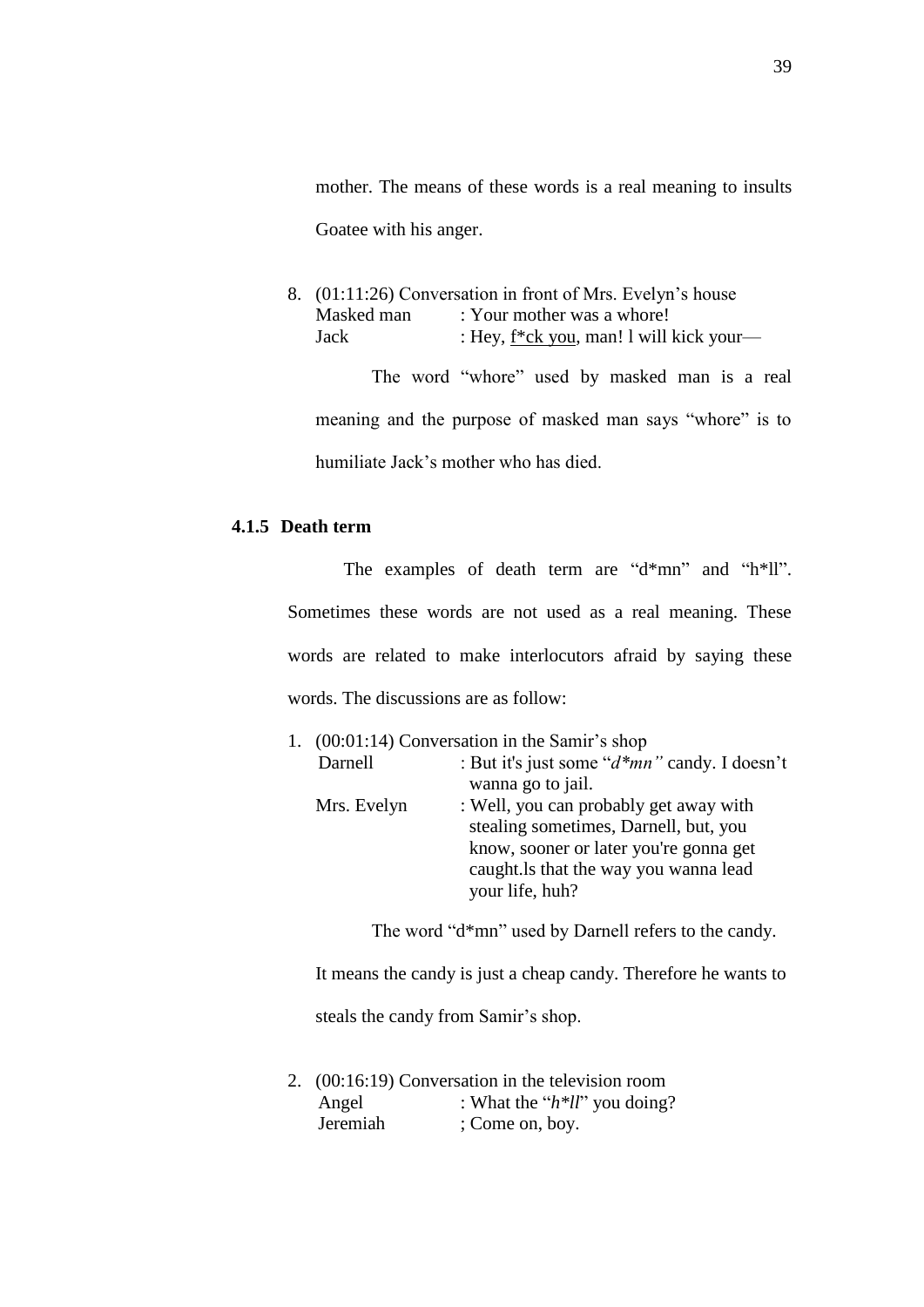| Bobby mercer | : The Gorgeous Black Ladies of Wrestling,   |
|--------------|---------------------------------------------|
|              | Nitro and Midnight. Nitro got Midnight in a |
|              | headlock. Get him! Get him, Jerry! Midnight |
|              | trying to get up, but Nitro's on him!       |

In this scene the word "h\*ll" used by Angel is to

express his anger to Jeremiah because he hits his head, and they

fight at the time, but the incident is only a joke.

- 3. (00:22:15) Conversation in the empty building
	- Bobby : This sh\*thole gives the term ''Motor City Breakdown'' a whole new meaning, Jerry. How the "*h\*ll*" you gonna pay for all this?
	- Jerry : Government redevelopment loan. Easy to qualify. Low interest rates. Y'all stick around, l might give y'all ass a job.

The word "h\*ll" used by Bobby refers to Jerry's way to

pay the big building.

| 4. | $(00:41:34)$ Conversation on the car |
|----|--------------------------------------|
|----|--------------------------------------|

- Bobby : Where the h\*ll's that shotgun, Jack?
- Jack : There's no sh\*ll. –
- Bobby : They're in the trunk.
- Jack : What the  $h*ll$  am I--? –
- Bobby : Sit down and shut up! Angel, stick that cannon out the window and bust some shots!

The word "*h\*ll"* used by Bobby refers to shotgun in

Jack. Other word "h\*ll" used by Jack refers to himself. He thinks he is troublesome because he does not reload the shotgun.

- 5. (00:55:40) Conversation at dining room in Mrs. Evelyn's house
	- Bobby : Where the "*h\*ll*" you been? I have been trying to call you all day.
	- Angel : Following up new leads.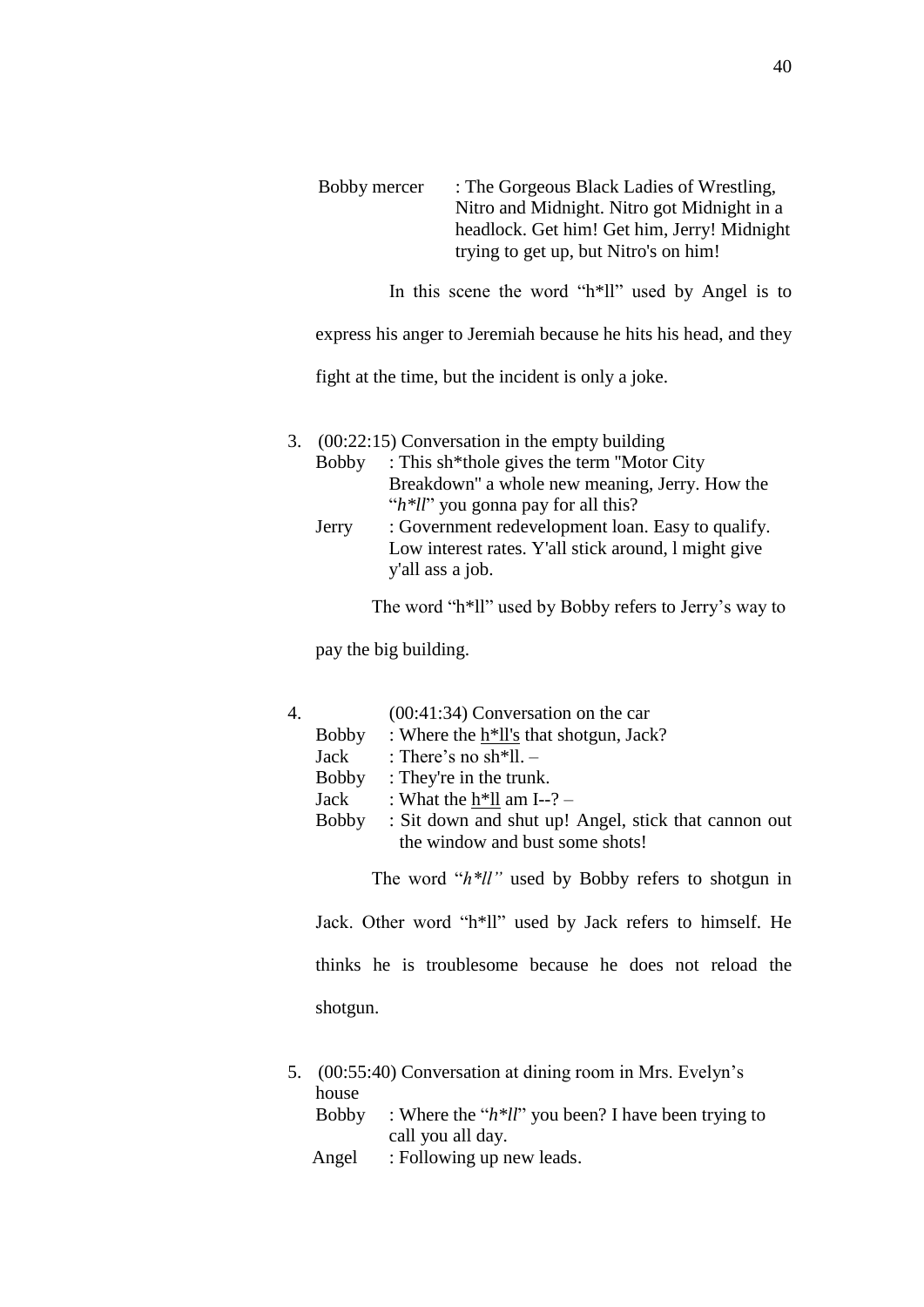The word "h\*ll" used by Bobby means that Bobby tries to find Angel all day. It is Bobby's annoyed expression.

6. (01:39:16) Conversation in the police office Ellis : Sit him down. Bobby :  $D^*$ mn! You girls are trying to kill me!

This scene Bobby says "d\*mn" to the police because he feels painful because the police hits Bobby. "D\*mn" indicates Bobby's pain.

# **4.1.6 Animal terms**

In this section the words with animal term are: "bullsh\*t" and "dog". It is sometimes not used as a real meaning. According to Hughes (2006:137) this term is to be use to express insult someone. The discussion as follow:

| 1. $(00:01:26)$ Conversation in Samir's shop |                                           |  |
|----------------------------------------------|-------------------------------------------|--|
| Mrs. Evelyn                                  | : 1 happens to believe, that you're worth |  |
|                                              | more. But you gotta believe it, Darnell.  |  |
| Darnell                                      | : 1 hears you, Miss Evelyn.               |  |
| Mrs. Evelyn                                  | : Are you " $b*llsh*ting"$ me?            |  |
| Darnell                                      | : $No$ , mam.                             |  |

Mrs. Evelyn says bullsh\*tting as a pronoun of deceive. Mrs. Evelyn used that word because she wants Darnell not to make a trick to put the candy and she wants this event does not happen again, and Darniel is afraid about a threat from Mrs. Evelyn.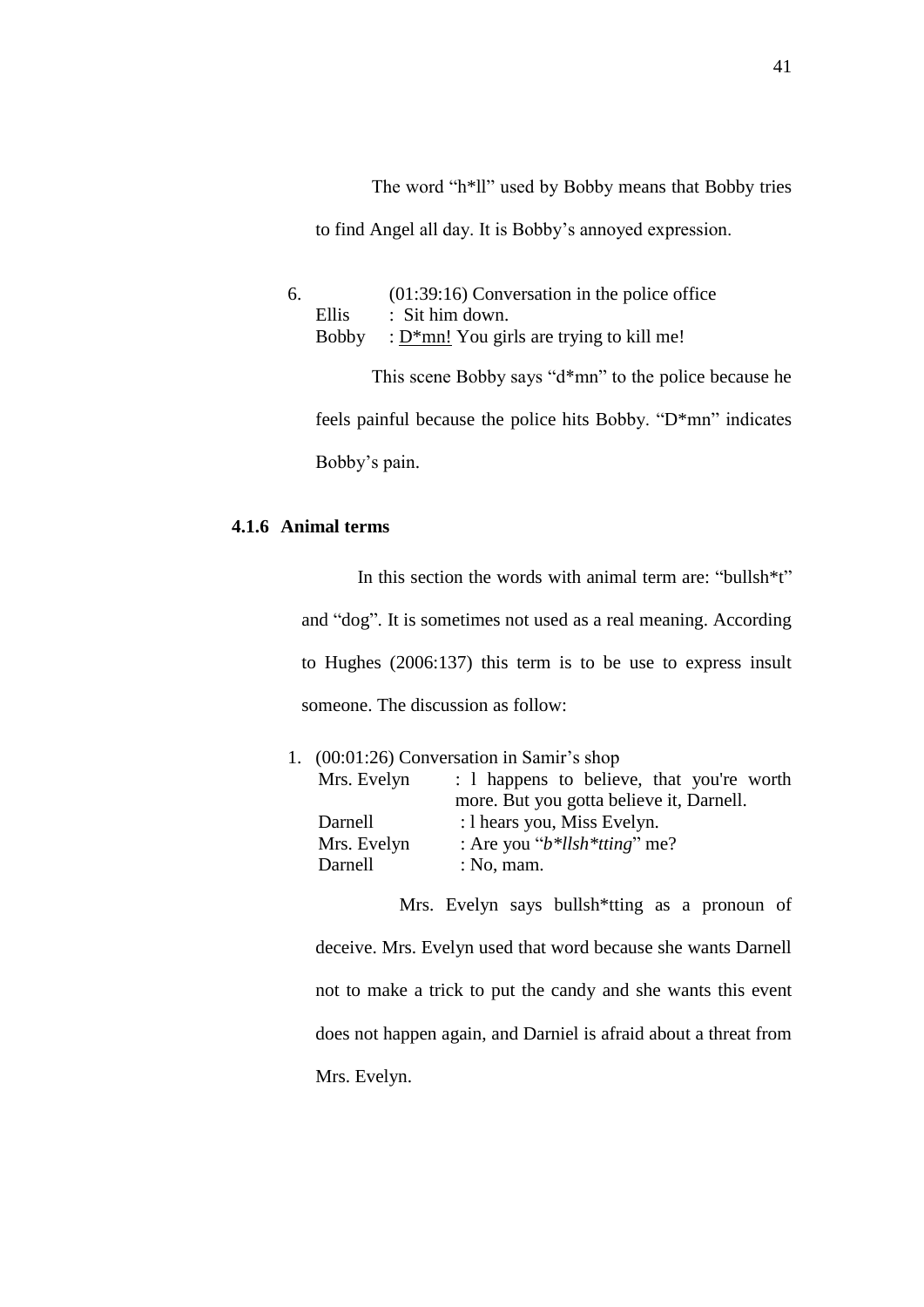- 2. (00:14:54) Conversation in the living room
	- Bobby : Loco Ono is not staying in this house!
	- Angel : "*Bullsh\*t"*, Bobby!
	- Bobby : I don't care! La Vida Loca ain't staying in this house one more night. So get her stuff

This scene shows the anger of Angel, because Bobby

forbids Angel's girlfriend to live in the Mrs. Evelyn house. But

Angel thought this home is not Bobbie's home. That is why

Angel is angry to Bobby and uses swear words to Bobby.

- 3. (00:26:50) Conversation in the old building
	- Angel : Which one of your boys shot up the liquor store on 104th Street? The police got witnesses, bra. Don't even hit us with no "*bullsh\*t"*
	- Bobby : Okay, tough guy. Hey! Now is the talking part. You better start saying what the "*f\*ck*" I wanna hear. Speak.

The word "*bullsh\*t"* here means refer to lie. He wants

to truth answer from interlocutors.

- 4. (00:27:45) Conversation in front of basket ball field.
	- Bobby : lt's 10:02 and these f\*cking lights are still on.
	- Angel : I know you know who did this, homeboy.
	- Bobby : This is "*bullsh\*t"*. Let's pop this motherf\*cker right now.

The explanation from informant is not valid after the

time passed 10:00. Informant says the lights will be off at

10:00. That is why Bobby says "bullsh\*t". The word "bullsh\*t"

means nonsense.

- 5. (00:55:47) Conversation in the dining room
	- Bobby : Jerry, you coming with us? Don't you wanna find out who hired them?
	- Angel : Yeah, don't you wanna find out who killed Mom?
	- Jerry : Of course l do, man. –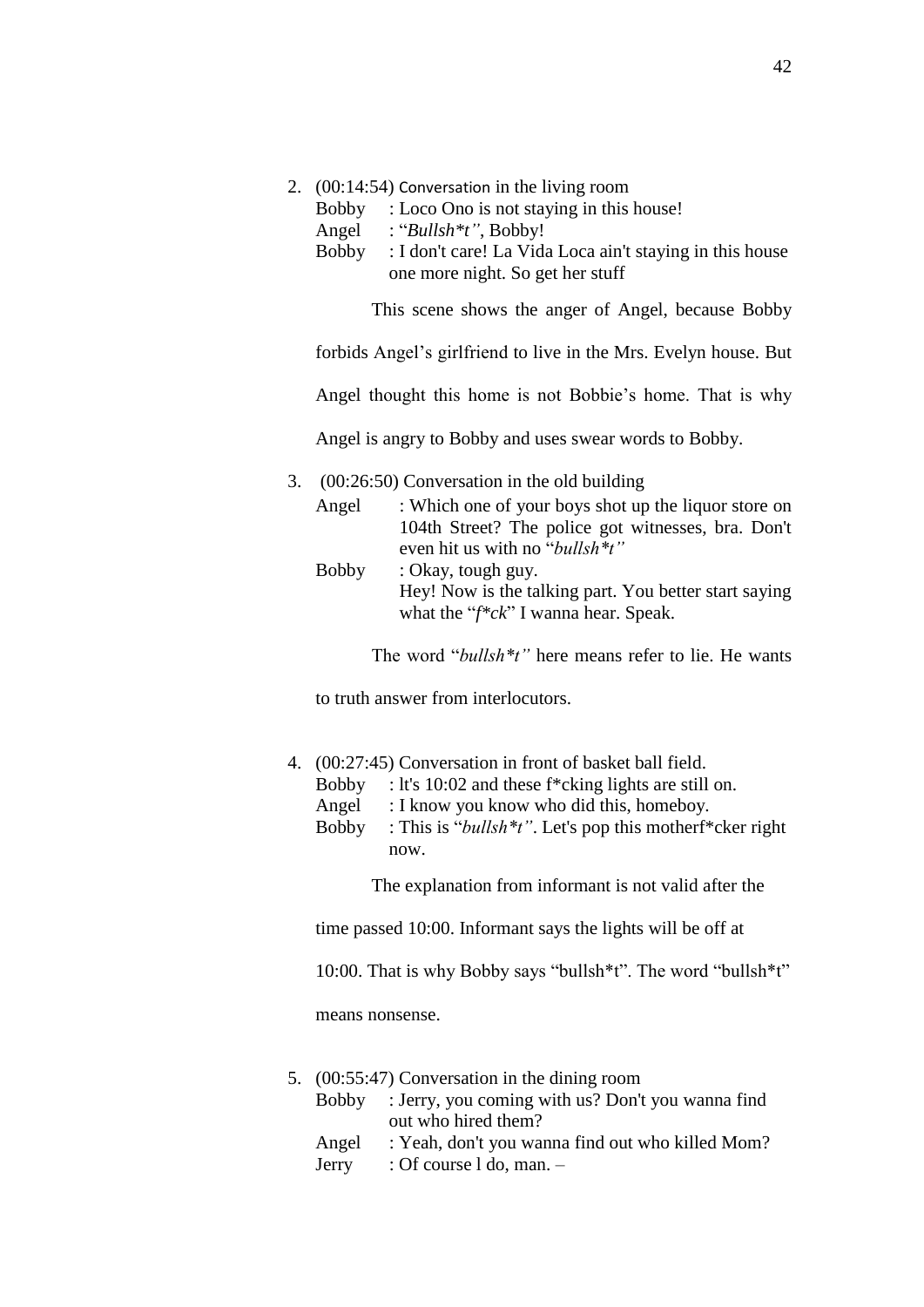Bobby : Let's go. Stop "*bullsh\*ting"*. Come on.

In this conversation Bobby says "*bullsh\*ting"* for stopping the conversation and lets go to find out who killed his mom. The meaning of "*bullsh\*ting"* here is the talk that is not needed.

6. (00:36:11) Conversation in the Damian apartment Bobby : Yo, Damian! You Damian? Angel : Why are you pulling out guns and "*sh\*t*", dog?

Here Angel is angry to Bobby, because Bobby puts his gun and that makes Damian run. Damian does not know who is Bobby and Angel. That is why Damian is running. Angel uses word "dog" to Bobby because of Bobby's stupidity.

- 7. (00:49:01) Conversation in the Victor's restaurant
	- Victor : You hungry, Evan? You must be hungry, right?
	- Evan : l'm sorry-- -
	- Victor : Don't apologize!Dog's gotta eat, right? L tell you what, you wanna come in my restaurant and eat? Go ahead! Eat, dog, eat! Get the f\*ck out of my seat, man! Eat! That's a good boy. That's a good boy.

The word "dog" used by Victor is to insult Evan who

just eats when Victor talks to him. The Word dog is a real

meaning. Victor is equating Evan with the dog who always eats

all the time.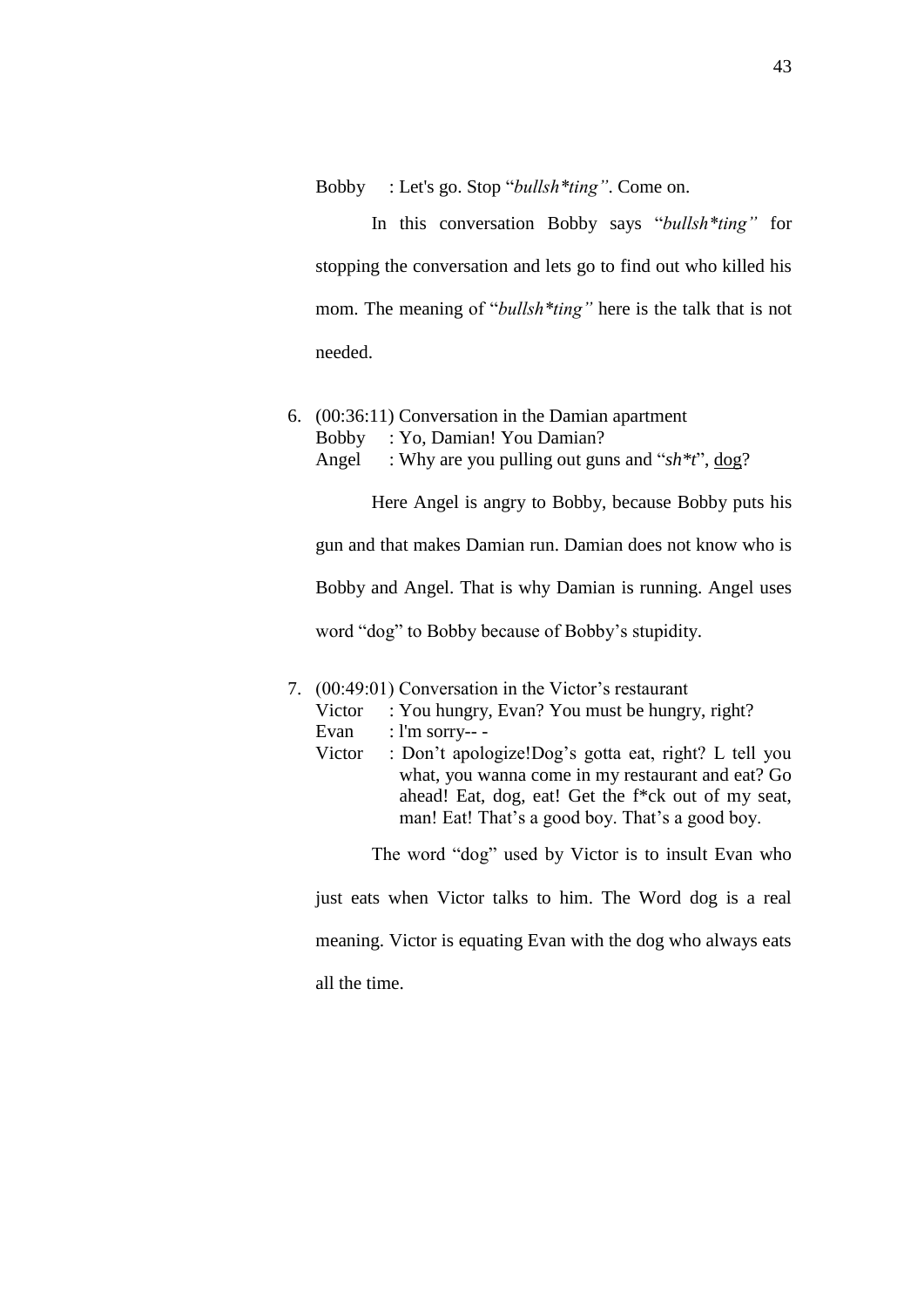### **4.1.7 Religious Matters Term**

In this section the writer's findings of swear word in Religious matters term. The example of this term is "godd\*mn". The discussion as follow:

1. (01:02:15) conversation in the car Angel : Godd\*mn, Jerry.

The words "godd\*mn" used by Angel means to express his feeling that he is disappointed with Jerry. In this scene Angel sees Jerry from the car. Jerry gets out from assurance building. Jerry wants to get the assurance of his mother.

- 2. (00:28:47) Conversation in the Mrs. Evelyn's house Jack : Why would anybody wanna kill the sweetest woman in the godd\*mn world?
	- Bobby : l don't know, Jackie. l don't know.

In this scene the word "godd\*mn" used by Jack refers

to the world that is God's world.

#### 3. (01:33:06) Conversation in the empty field

Victor : Godd\*mn it, l like the way you do business! You're a reasonable man. You should have let me in on your project. We could have been partners. Could have been a sweet deal for both of us. Now it just a sweet deal for me.

In this scene, Victor receives the money from Jerry to

make an agreement. The word "Godd\*mn" used by Victor is to

express his feeling for receiving the money.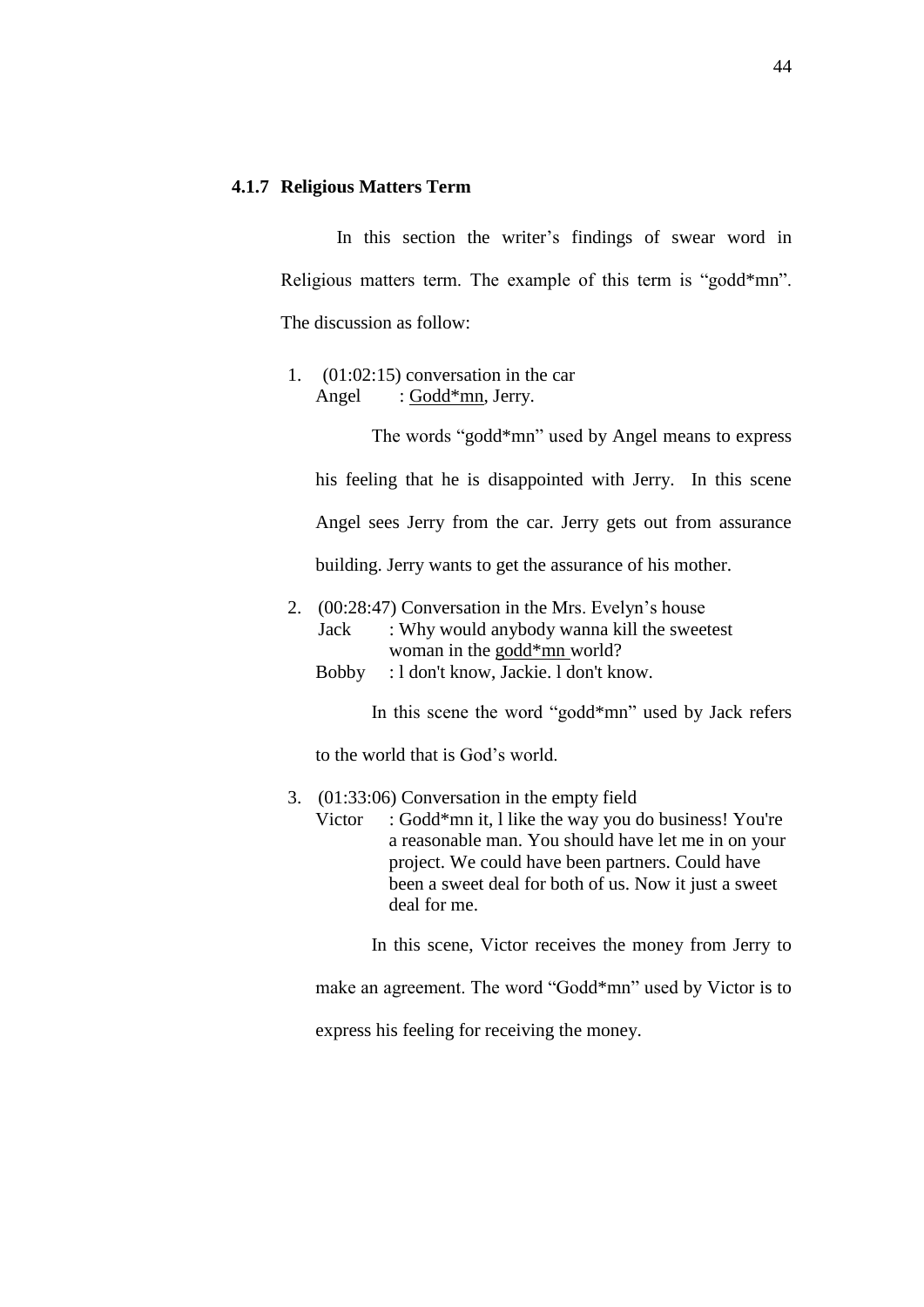# **4.2 The reason of Swearing**

There are many reasons to use to swear words. As described in chapter 2, there are seven reasons to pronoun swear words, such as pain relief, power and control, non-violent retribution, humor, peer and social bonding, self-expression, and psychological and physical health. The writer will describe what the reasons of using swear words in the movie "*Four Brothers".* 

# **4.2.1 Pain Relief**

Pain relief is used to reduce the pain that one feels. In this movie there is a reason to symbolize the pain and try to restrain the pain by cursing. The conversation in this movie that is concerned with this reason is:

|              | $(00:37:34)$ conversation in the Damian's apartment      |
|--------------|----------------------------------------------------------|
| <b>Bobby</b> | : Angel! Angel! Get this f*cking dog off my leg!         |
|              | "Sh <sup>*t"!</sup> There's a dog trying to eat me, man! |
|              | Help me, man.                                            |
| Angel        | : hold on!                                               |
|              |                                                          |

In this scene Bobby is bitten by Damian's dog. Bobby

feels painful because the dog bites Bobby's leg.

# **4.2.2 Power and Control**

The reason of this one is used to increase the confidence if we are in a bad situation. This reason also shows our strength to fight, not just being victimized who does not have the power.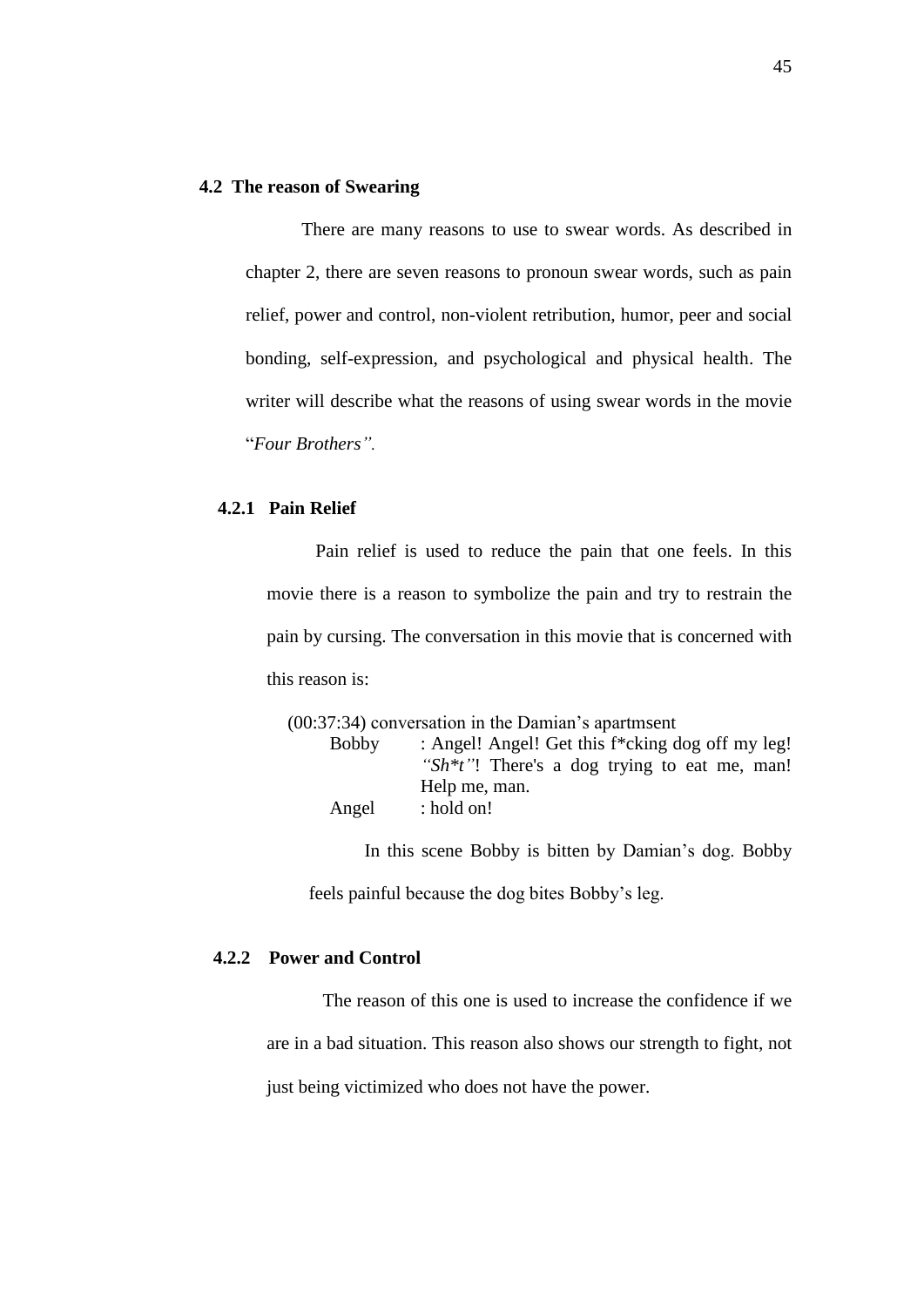(00:27:17) Conversation in the old building

|       | Informant: Because, $b^*$ tch, police said those people wasn't |
|-------|----------------------------------------------------------------|
|       | killed till 11:00.                                             |
|       | Bobby : So what?                                               |
|       | Informant: So they turn the court lights out at 10:00!         |
|       | Bobby : Let's go. Let's go.                                    |
|       | Informant : Now, where we going, man? The f*ck y'all taking    |
|       | me?                                                            |
| Bobby | : You little bastards need to stay in school.                  |
| Angel | : That's what you get for calling my brother a b*tch.          |

Jack ; l hope you all have a very nice evening.

In this scene there are so many swear words spoken by

informant, the reason he uses swear word is to describe that he is not afraid with Bobby, Angel, and Jack.

### **4.2.3 Non-violent Retribution**

The means of this reason is to be used to someone or something that do crimes to the victim but the victims will fight back without doing violence. The victim just says swear words to fight back the crime to him.

| $(01:39:16)$ Conversation in the police office |                                            |  |
|------------------------------------------------|--------------------------------------------|--|
| Ellis                                          | $\therefore$ Sit him down.                 |  |
| Bobby                                          | : $D*mn!$ You girls are trying to kill me! |  |

This scene Bobby says "d\*mn" to the police because he feels painful because the police hits Bobby. "D\*mn" indicates Bobby's pain and he does not avenge to the police.

# **4.2.4 Humor**

It means only for joke, This is one reason used by detractors to make a mockery or a joke to interlocutors so that the atmosphere does not become tense and turns into exciting conversation, because if this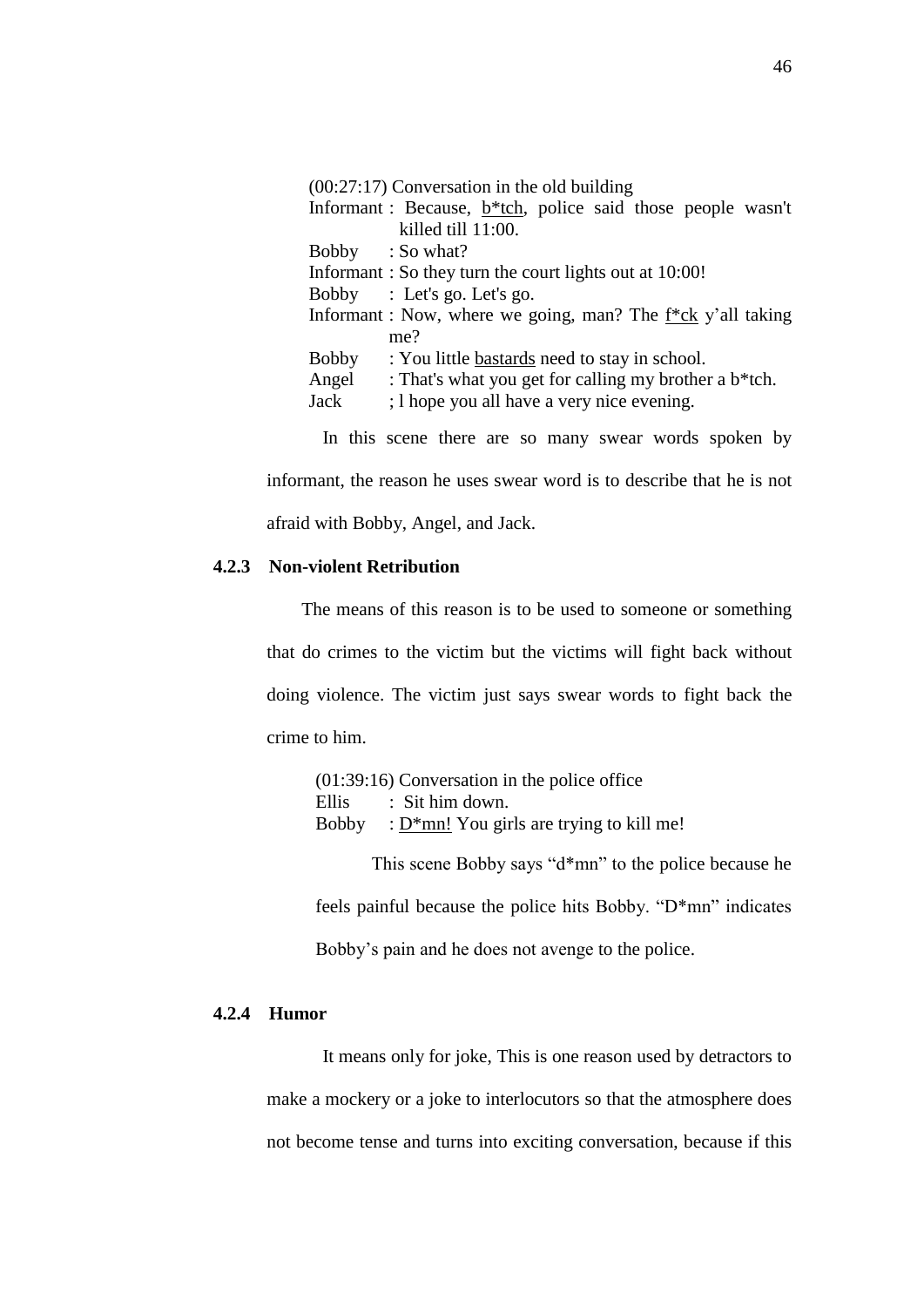filthy words are used to peers will become more familiar atmosphere when it is used in the same age. The discussions as follows:

|              | 1. (00:14:02) Conversation in Evelyn's house at Jack's bedroom |
|--------------|----------------------------------------------------------------|
| Angel        | : It's a little heavy in there. I'm gonna just go outside      |
|              | and get me a little air.                                       |
| <b>Bobby</b> | : You're full of $sh^*t$ , man. You can smell that " $*ss$ "   |
|              | from down the street, huh?                                     |
| Angel        | : What are you talking about?                                  |
|              |                                                                |

find fresh air but Bobby knows that is just nonsense. Bobby knows that Angel wants to meet his girlfriends but he is shy to tell to Bobby because his girlfriend has affair with another man.

This conversation is about Angel who wants to go to

# 2. (0023:06) Conversation in the bar

Jack : Jack doesn't lick ass crack and ball sack! Jack likes boobs. Jack got fans. Jack's got lots of fans.

In this scene the four bothers are drunk in the bar. The

word "ass" used by Bobby and jack is a real meaning of this

word and it is just for make a joke.

# **4.2.5 Peer and social bonding**

The means of peer and social bonding reason is use in certain

groups, such as those used in gangs. Most of them use swear words.

Using swear words this certain group will look more intimate.

|          | $(00:05:25)$ Conversation in front of jerry house        |
|----------|----------------------------------------------------------|
|          | Lt Green : Been a long time since anybody seen that face |
|          | around here.                                             |
| Fowler   | : Must've gotten off for good behavior.                  |
| Lt green | : Not likely. That's Bobby Mercer. Heavyweight           |
|          | champion f*ck-up of the family. And that's a well        |
|          | defended title. Would've made his daddy proud if he      |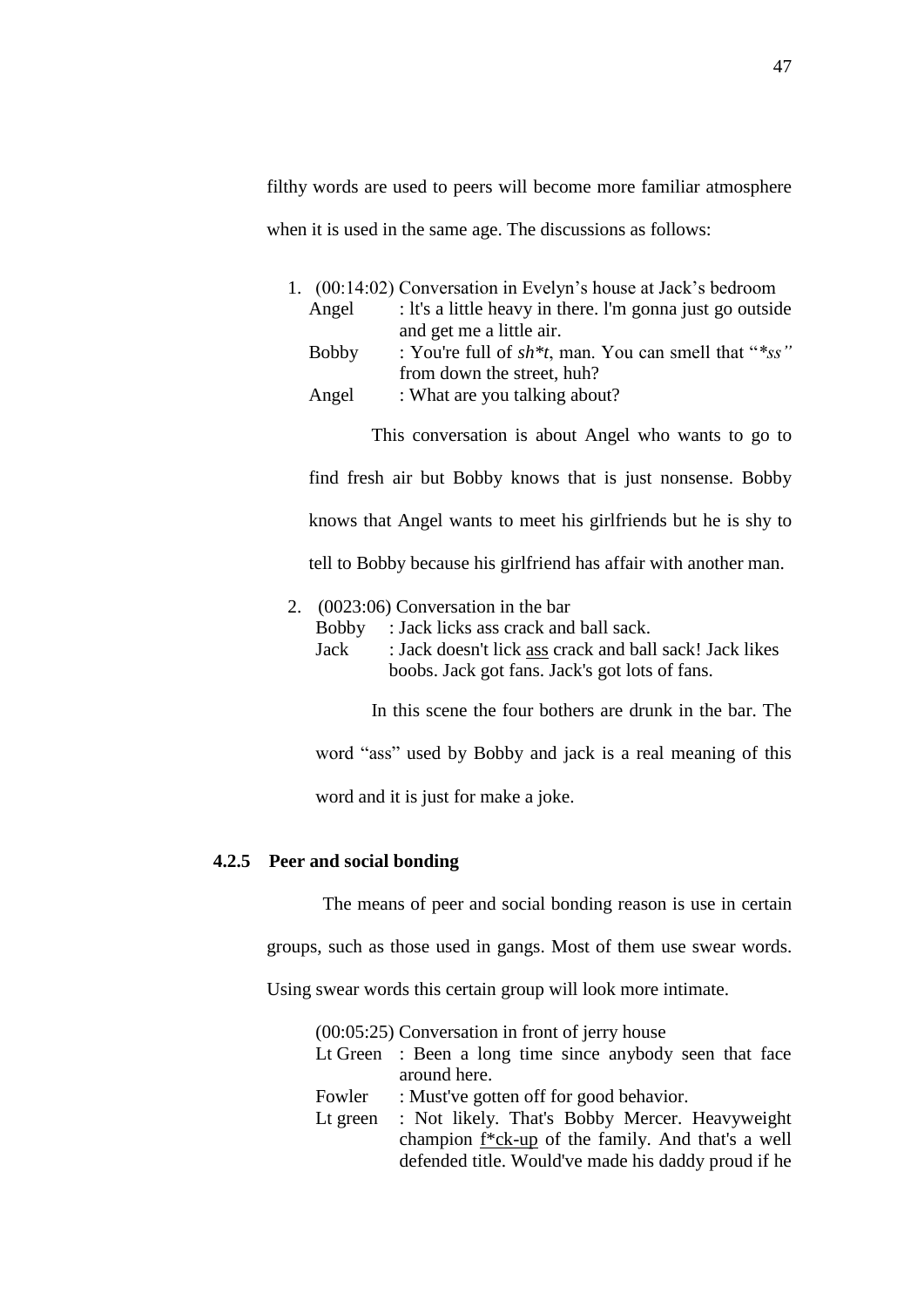|          | had ever had one. I used to know him a little. Played               |
|----------|---------------------------------------------------------------------|
|          | hockey with the boy. Got thrown out of 60 odd                       |
|          | games before the league had finally had enough of                   |
|          | him. They called him the Michigan Mauler.                           |
| Fowler   | : Who's the kid? $-$                                                |
| Lt green | :Oh, that's Jack. He's the youngest. First-class f <sup>*</sup> ck- |
|          | up, third-class rock star.                                          |

In this scene Lt Green tells Fowler about mercer family. Lt Green and Fowler are policeman. In this conversation he also uses swear words. This makes the conversation will be more chummy with the same group.

## **4.2.6 Self-expressions**

For this reasons it explains the swear words representatively of

ours feeling such as angry, sad, happy, sick, and etc.

- 1. (00:37:11) Conversation in apartment of Damian Bobby : Oh,  $sh*t!$ Damian : Yo, don't shoot my dog, man! They got him! That's right!
	- In this scene Bobby is shocked, because Damian take

off his dog to attack Bobby and Bobby express his shocked by

saying *"sh\*t".*

#### 2. (00:21:34) Conversation Mr. Bradford's office

| <b>Bobby</b> | : That'll look good on you.              |
|--------------|------------------------------------------|
| Jack         | : Whatever, man. You're f*cking with me. |
| Jerry        | : Quit crying.                           |
|              | Come on, 1 got something to show y'all.  |

Jack feels a little jealous to his brother by using swear

word because he only gets the necklace. The word *"f\*cking"* means a joke because Bobby only gives necklace to Jack.